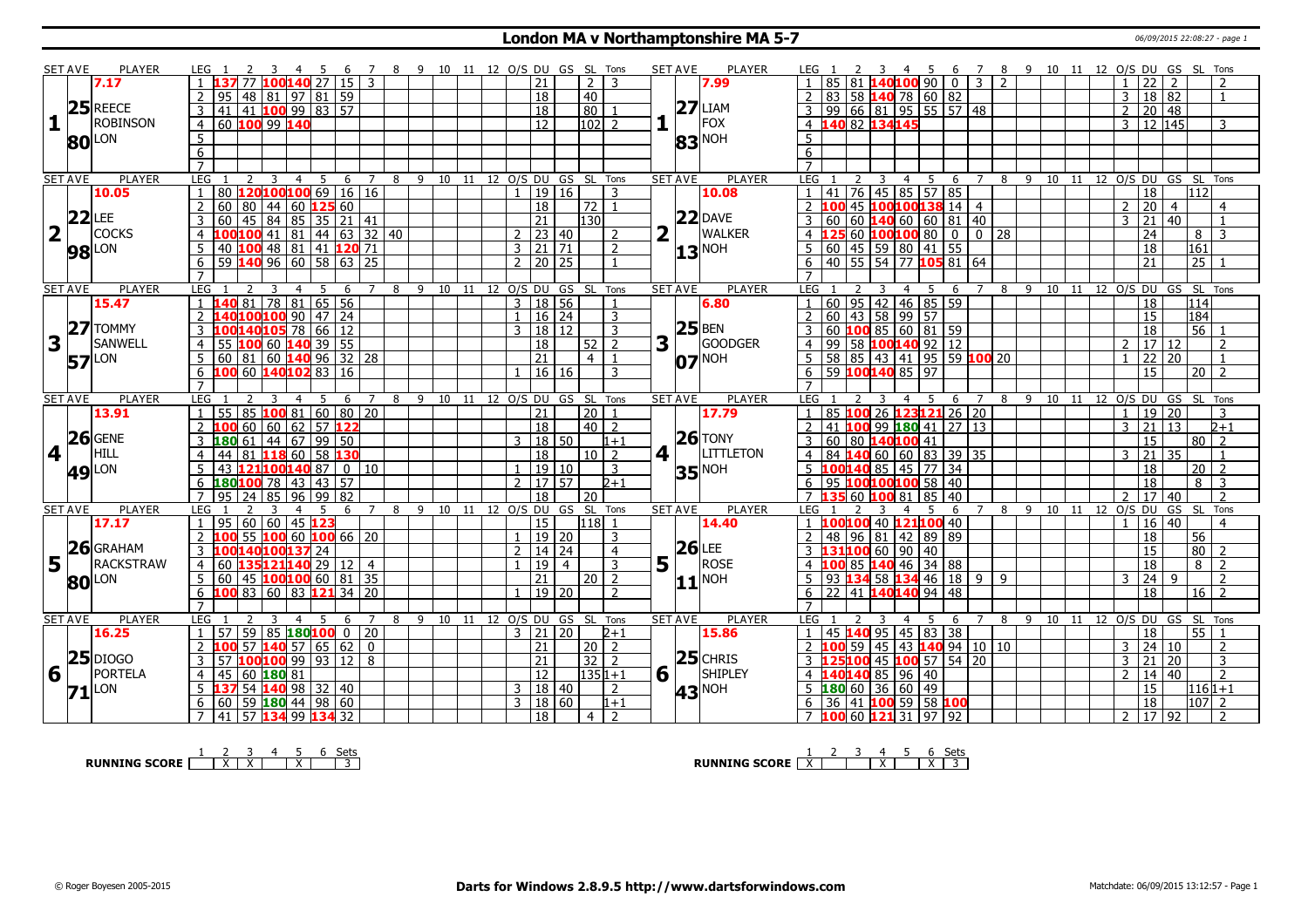### **London MA v Northamptonshire MA 5-7** 06/09/2015 22:08:27 - page 2

|                         | <b>SET AVE</b> | <b>PLAYER</b>            | LEG 1                                                 | 3 4 5 6 7 8 9 10 11 12 O/S DU GS SL Tons |          |             |   |                                    |  |               |                     |            |                 |                         |                | <b>SET AVE</b> | <b>PLAYER</b>         | LEG 1          |    |    | 3                                                        |       |                     |                                                            |                |      |    | 4 5 6 7 8 9 10 11 12 O/S DU GS SL Tons |                |                     |                      |                  |                |
|-------------------------|----------------|--------------------------|-------------------------------------------------------|------------------------------------------|----------|-------------|---|------------------------------------|--|---------------|---------------------|------------|-----------------|-------------------------|----------------|----------------|-----------------------|----------------|----|----|----------------------------------------------------------|-------|---------------------|------------------------------------------------------------|----------------|------|----|----------------------------------------|----------------|---------------------|----------------------|------------------|----------------|
|                         |                | 10.97                    | 1 140140121 60 40                                     |                                          |          |             |   |                                    |  |               | $3 \mid 15 \mid 40$ |            |                 | २                       |                |                | 9.73                  |                |    |    | 96                                                       | 99 88 |                     |                                                            |                |      |    |                                        |                | 15                  |                      | $40$   1         |                |
|                         |                |                          | 2   60   85   100   45   59                           |                                          |          |             |   |                                    |  |               | 15                  |            | 152 1           |                         |                |                |                       | 2              | 96 |    | 140140113 12                                             |       |                     |                                                            |                |      |    |                                        |                | 13 12               |                      |                  | 3              |
|                         |                | $ 26 $ CHRIS             | $10060$ $14061$ $1160$                                |                                          |          |             |   |                                    |  |               | 20 24               |            |                 | 3                       |                |                | $26$ LUKE             |                | 57 |    | $\vert 61 \vert 100 \vert 28 \vert 42 \vert 99 \vert 74$ |       |                     |                                                            |                |      |    |                                        |                | 21                  |                      | 40               |                |
| $\overline{\mathbf{z}}$ |                | <b>STEVENS</b>           | 4 140 59 60 100 98 44                                 |                                          |          |             |   |                                    |  |               | 2   17   44         |            |                 | $\mathcal{P}$           |                |                | SMITH                 | 4              |    |    | 120 60 81 40 80                                          |       |                     |                                                            |                |      |    |                                        |                | $\overline{15}$     |                      | 120              |                |
|                         |                | $ 44 $ LON               |                                                       | 60 60 45 95 95 96 34 16                  |          |             |   |                                    |  |               | 22 16               |            |                 |                         |                |                | 06 NOH                | 5              | 81 |    |                                                          |       |                     | $\boxed{42}$ 58 <b>137100</b> 38 33 0                      |                |      |    |                                        |                | $\overline{24}$     |                      | $12$   2         |                |
|                         |                |                          | 6                                                     |                                          |          |             |   |                                    |  |               |                     |            |                 |                         |                |                |                       | 6              |    |    |                                                          |       |                     |                                                            |                |      |    |                                        |                |                     |                      |                  |                |
|                         |                |                          | $\overline{7}$                                        |                                          |          |             |   |                                    |  |               |                     |            |                 |                         |                |                |                       |                |    |    |                                                          |       |                     |                                                            |                |      |    |                                        |                |                     |                      |                  |                |
|                         | <b>SET AVE</b> | <b>PLAYER</b>            | <b>LEG</b><br>2                                       | 3<br>$\overline{4}$                      | - 5<br>6 | $7^{\circ}$ |   | 8 9 10 11 12 0/S DU GS SL Tons     |  |               |                     |            |                 |                         |                | <b>SET AVE</b> | <b>PLAYER</b>         | LEG 1          |    |    | 3<br>$\overline{4}$                                      | 5     | 6                   | $\overline{7}$                                             | 8              | 9 10 | 11 |                                        |                |                     | 12 O/S DU GS SL Tons |                  |                |
|                         |                | 10.09                    | $\overline{1}$                                        | $10011960$ 55 81 61 17                   |          |             |   |                                    |  |               | $\overline{21}$     |            | 8 <sup>1</sup>  | <sup>2</sup>            |                |                | 11.72                 |                | 60 |    | 41 139119134 0                                           |       |                     | 8                                                          |                |      |    |                                        |                | $19$ 8              |                      |                  | 3              |
|                         |                |                          | $\overline{2}$                                        | 60 140 95 60 38 80                       |          |             |   |                                    |  |               | $\overline{18}$     |            | 28 1            |                         |                |                |                       | $\overline{2}$ | 97 |    | $ 60 $ 45   59 <b>100100</b> 40                          |       |                     |                                                            |                |      |    |                                        | $\mathcal{P}$  | 20   40             |                      |                  | $\overline{2}$ |
|                         |                | $26$ LEWIS               | 3                                                     | 60 135 60 100 85 61                      |          |             |   |                                    |  | $\mathcal{L}$ | 17 61               |            |                 | $\mathcal{L}$           |                |                | $26$ MARTIN           | 3              | 45 |    | 83 96 57 100                                             |       |                     |                                                            |                |      |    |                                        |                | 15                  |                      | 120 <sup>1</sup> | $\mathbf{1}$   |
| 8                       |                | MCGURN                   | $\overline{4}$                                        | 59   59   83 135 99   46                 |          |             |   |                                    |  |               | 18                  |            | 20 <sup>1</sup> | $\overline{1}$          | 8              |                | <b>BIGGS</b>          | $\overline{4}$ |    |    | $60   60   60   60$ 100 90 71                            |       |                     |                                                            |                |      |    |                                        |                | 3   21   71         |                      |                  | $\mathbf{1}$   |
|                         |                | $45$ <sup>LON</sup>      | .5.                                                   | 45   46   60   <mark>100</mark> 180   54 |          |             |   |                                    |  |               | 18                  |            | $16 \, 2+1$     |                         |                |                | $21$ <sup>NOH</sup>   | 5              |    |    | 140100140 97 18 6                                        |       |                     |                                                            |                |      |    |                                        |                | $1 \mid 16 \mid 6$  |                      |                  | 3              |
|                         |                |                          | 6                                                     |                                          |          |             |   |                                    |  |               |                     |            |                 |                         |                |                |                       | 6              |    |    |                                                          |       |                     |                                                            |                |      |    |                                        |                |                     |                      |                  |                |
|                         |                |                          | $\overline{7}$                                        |                                          |          |             |   |                                    |  |               |                     |            |                 |                         |                |                |                       | $\overline{7}$ |    |    |                                                          |       |                     |                                                            |                |      |    |                                        |                |                     |                      |                  |                |
|                         | <b>SET AVE</b> | <b>PLAYER</b>            | LEG                                                   | 4                                        | -5<br>6  |             | 8 | 9 10 11 12 O/S DU GS SL Tons       |  |               |                     |            |                 |                         |                | <b>SET AVE</b> | <b>PLAYER</b>         | LEG            |    |    | $\overline{4}$                                           | 5     | 6                   |                                                            | 8              |      |    | 9 10 11 12 O/S DU GS SL Tons           |                |                     |                      |                  |                |
|                         |                | 13.56                    | $\overline{1}$                                        | 60 54 94 45 34 58 40 116                 |          |             |   |                                    |  |               | $3$ 24 116          |            |                 |                         |                |                | 11.16                 | $\mathbf{1}$   | 59 |    |                                                          |       |                     | $100$ 60 $\mid$ 27 $\mid$ 30 $\mid$ 89 $\mid$ 80 $\mid$ 16 |                |      |    |                                        |                | $\overline{24}$     |                      | 40               |                |
|                         |                |                          | 2 100140140 42 39 35                                  |                                          |          |             |   |                                    |  |               | 18                  |            | $5\sqrt{3}$     |                         |                |                |                       | $\overline{2}$ | 85 |    | 92 100 60 140 24                                         |       |                     |                                                            |                |      |    |                                        |                | $1 \mid 16 \mid 24$ |                      |                  | 2              |
|                         |                | $24$ CONAN               | 3 140 60 95 140                                       |                                          |          |             |   |                                    |  |               | $\overline{12}$     |            | $66$   2        |                         |                |                | $24$ CHRIS            | 3              |    |    | 94 128 59 92                                             |       |                     |                                                            |                |      |    |                                        |                | 3   15   92         |                      |                  | $\overline{2}$ |
| $\boldsymbol{9}$        |                | <b>WHITEHEAD</b>         | $4 \overline{100}$ 25 $\overline{100}$ 58 58 60 60 30 |                                          |          |             |   |                                    |  |               | $\overline{24}$     |            | 10              | $\overline{2}$          | 9 <sup>1</sup> |                | <b>DOUGHTY</b>        | $\overline{4}$ |    |    | 44 140 140 99 58 16 0                                    |       |                     |                                                            | $\overline{4}$ |      |    |                                        |                | $3 \mid 24 \mid 4$  |                      |                  | $\overline{2}$ |
|                         |                | $92$ <sup>LON</sup>      | 5 100140140                                           | $57 \overline{32}$                       | $\Omega$ |             |   |                                    |  |               | $\overline{18}$     |            | $\overline{32}$ | $\mathbf{3}$            |                | 65             | NOH                   | 5              | 24 |    | 140 85 100 54 74 24                                      |       |                     |                                                            |                |      |    |                                        | $\mathcal{R}$  | $21\overline{)24}$  |                      |                  | $\mathcal{P}$  |
|                         |                |                          | 6                                                     |                                          |          |             |   |                                    |  |               |                     |            |                 |                         |                |                |                       | 6              |    |    |                                                          |       |                     |                                                            |                |      |    |                                        |                |                     |                      |                  |                |
|                         |                |                          | $\overline{7}$                                        |                                          |          |             |   |                                    |  |               |                     |            |                 |                         |                |                |                       | $\overline{7}$ |    |    |                                                          |       |                     |                                                            |                |      |    |                                        |                |                     |                      |                  |                |
|                         | <b>SET AVE</b> | <b>PLAYER</b>            | <b>LEG</b>                                            | 3<br>4                                   | - 5      |             |   | 6 7 8 9 10 11 12 O/S DU GS SL      |  |               |                     |            |                 | Tons                    |                | <b>SET AVE</b> | PLAYER                | LEG            |    |    | 3<br>$\overline{4}$                                      | 5     | 6                   | $\overline{7}$                                             |                |      |    | 8 9 10 11 12 0/S DU GS SL Tons         |                |                     |                      |                  |                |
|                         |                | 10.18                    | $100$ 43 45 93 26<br>$\overline{1}$                   |                                          |          |             |   |                                    |  |               | $\overline{15}$     |            | 194             |                         |                |                | 16.92                 |                |    |    | 14018012239 20                                           |       |                     |                                                            |                |      |    |                                        |                | $1 \mid 13 \mid 20$ |                      |                  | B+1            |
|                         |                |                          | $\overline{2}$                                        | 85 100100 42 84                          |          |             |   |                                    |  |               | 15                  |            | $90$   2        |                         |                |                |                       | $\overline{2}$ |    |    | 99 60 96 100110 36                                       |       |                     |                                                            |                |      |    |                                        |                | $3 \mid 18 \mid 36$ |                      |                  | $\mathcal{L}$  |
|                         |                | $26$ STEVEN              | $3 \; 140$                                            | 58 89 140 74                             |          |             |   |                                    |  |               | 2   14   74         |            |                 | $\mathcal{L}$           |                |                | <b>30 RICKY</b>       | $\overline{3}$ | 59 |    | 145 100 100                                              |       |                     |                                                            |                |      |    |                                        |                | $\overline{12}$     |                      | $ 197 $ 2        |                |
| 10 L                    |                | <b>IFERGUSON</b>         | 4 82 85 100 44 138 52                                 |                                          |          |             |   |                                    |  |               | 3   18   52         |            |                 | $\mathcal{L}$           |                | $\mathbf{a}$   | EVANS                 | $\overline{4}$ |    |    | 44 81 <b>180</b> 60 54 58                                |       |                     |                                                            |                |      |    |                                        |                | $\overline{18}$     |                      | $1241+1$         |                |
|                         |                | <b>46</b> LON            | 5   98   40   100   42   86   36                      |                                          |          |             |   |                                    |  |               | $\overline{18}$     |            | 99              | $\overline{1}$          |                |                | $ 27 $ <sup>NOH</sup> | $\overline{5}$ | 60 |    | 100140100 51 50                                          |       |                     |                                                            |                |      |    |                                        |                | 3   18   50         |                      |                  | 3              |
|                         |                |                          | $6$ 58 100 58 96                                      |                                          |          |             |   |                                    |  |               | 12                  |            | 189             | $\overline{\mathbf{1}}$ |                |                |                       | 6              |    |    | 85 <b>140 180</b> 72 24                                  |       |                     |                                                            |                |      |    |                                        |                | 13   24             |                      |                  | $2+1$          |
|                         |                |                          | $\overline{7}$                                        |                                          |          |             |   |                                    |  |               |                     |            |                 |                         |                |                |                       | $\overline{7}$ |    |    |                                                          |       |                     |                                                            |                |      |    |                                        |                |                     |                      |                  |                |
|                         | <b>SET AVE</b> | <b>PLAYER</b>            | <b>LEG</b>                                            | 3<br>$\overline{4}$                      | 5        |             |   | 6 7 8 9 10 11 12 O/S DU GS SL Tons |  |               |                     |            |                 |                         |                | <b>SET AVE</b> | <b>PLAYER</b>         | LEG 1          |    |    | 3<br>$\overline{4}$                                      | 5     | 6                   |                                                            |                |      |    | 7 8 9 10 11 12 0/S DU GS SL Tons       |                |                     |                      |                  |                |
|                         |                | 14.54                    | $1$ 80 97 20 98 42                                    |                                          |          |             |   |                                    |  |               | $\overline{15}$     |            | 164             |                         |                |                | 11.36                 |                |    |    | 100 140 95 32 94 40                                      |       |                     |                                                            |                |      |    |                                        |                | 16 40               |                      |                  | $\overline{2}$ |
|                         |                | $26$ STEVE               | 2 81 60 84 96 55 75 10 40                             |                                          |          |             |   |                                    |  |               | 22 40               |            |                 |                         |                |                | $24$ SHANE            | $\overline{2}$ |    | 59 | 60 100100 57 21                                          |       |                     |                                                            |                |      |    |                                        |                | $\overline{21}$     |                      | $\overline{4}$   | $\mathbf{3}$   |
|                         |                |                          | $\overline{3}$                                        | 59 137 49 180 76                         |          |             |   |                                    |  | 3             | 15   76             |            |                 | $2 + 1$                 |                |                |                       | $\overline{3}$ |    |    | <b>121</b> 55 59 42 25                                   |       |                     |                                                            |                |      |    |                                        |                | 15                  |                      | 199              |                |
| 11+                     |                | DOUGLAS                  | 4 100134140 87 20 15 0                                |                                          |          |             |   |                                    |  |               | $\overline{21}$     |            | 5 <sup>1</sup>  | $\mathbf{3}$            |                | 1 <sup>1</sup> | PROWSE                | $\overline{4}$ | 96 | 58 | 59 100 96 67 25                                          |       |                     |                                                            |                |      |    |                                        |                | 20 25               |                      |                  |                |
|                         |                | $ 27 $ LON               | $5 \; 121 \; 83 \; 97 \; 80 \; 100 \; 20$             |                                          |          |             |   |                                    |  |               | 16 20               |            |                 | $\overline{2}$          |                |                | $54$ <sup>NOH</sup>   | 5              | 81 |    | $66$ 99 28 52 45                                         |       |                     |                                                            |                |      |    |                                        |                | 18                  |                      | 130              |                |
|                         |                |                          | 6                                                     | 94   40 <b> 100 100 142</b> 23           |          |             |   |                                    |  |               | $\overline{18}$     |            | $\mathcal{P}$   | $\mathbf{3}$            |                |                |                       | 6              |    |    | 57 135 59 90 60                                          |       |                     |                                                            |                |      |    |                                        | 3              | 18 60               |                      |                  | 2              |
|                         |                |                          | $\overline{7}$<br>$100$ 45 80 $100$ 43 77 56          |                                          |          |             |   |                                    |  | $\mathcal{P}$ | $20 \mid 56$        |            |                 | $\overline{2}$          |                |                |                       | $\overline{7}$ | 80 |    | 140 96 65 l                                              |       | $30 \mid 75 \mid 7$ |                                                            |                |      |    |                                        |                | $\overline{21}$     |                      | 8                |                |
|                         | <b>SET AVE</b> | PLAYER                   | <b>LEG</b>                                            | $\overline{4}$                           | 5<br>6   | 7           |   | 8 9 10 11 12 O/S DU                |  |               |                     | GS SL Tons |                 |                         |                | <b>SET AVE</b> | PLAYER                | LEG            |    |    | $\overline{4}$                                           | 5     | 6                   | $\overline{7}$                                             |                |      |    | 8 9 10 11 12 0/S DU                    |                |                     | GS SL                |                  | Tons           |
|                         |                | 10.83                    | $1   62   81   41   83   80$ 100 14 40                |                                          |          |             |   |                                    |  |               | 22   40             |            |                 |                         |                |                | 10.87                 |                |    |    | 60   55 $\sqrt{140}$ 41   30   85   58                   |       |                     |                                                            |                |      |    |                                        |                | $\overline{21}$     |                      | $\overline{32}$  |                |
|                         |                |                          | 2<br>22                                               | 99 180100 84 16                          |          |             |   |                                    |  |               | 17 16               |            |                 | $2 + 1$                 |                |                |                       |                |    |    | 43 85 100 95 82 78                                       |       |                     |                                                            |                |      |    |                                        |                | 18                  |                      | 18               |                |
|                         |                | $23$ NICKY               | 3 <b>123</b> 43 <b>180</b> 13 40 49                   |                                          |          |             |   |                                    |  |               | 18                  |            | $532+1$         |                         |                |                | $25$ CHRIS            | 3              | 70 |    | 96   60   95 <b>100</b> 80                               |       |                     |                                                            |                |      |    |                                        | $\overline{3}$ | 18 80               |                      |                  |                |
| $12$ <sup>T</sup>       |                | <b>TURNER</b>            | 4                                                     | 81   100   58   41   91   44   45        |          |             |   |                                    |  |               | $\overline{21}$     |            | 41              | $\overline{1}$          |                | $2^+$          | JONES                 | $\overline{4}$ |    |    |                                                          |       |                     | 60 70 45 100 25 41 20                                      |                |      |    |                                        | 2 <sup>1</sup> | 23 20               |                      |                  | $\overline{2}$ |
|                         |                | <b>46</b> <sup>LON</sup> | .5.                                                   | 40   48   100 60   24   59               |          |             |   |                                    |  |               | $\overline{18}$     |            | 170 1           |                         |                |                | $93$ <sup>NOH</sup>   | 5 <sup>7</sup> | 25 |    | 146 <b>140</b> 95 <b>137</b> 58                          |       |                     |                                                            |                |      |    |                                        |                | $2 \mid 17 \mid 58$ |                      |                  | $\overline{2}$ |
|                         |                |                          | 6   60   60   43   100   100                          |                                          |          |             |   |                                    |  |               | $\overline{15}$     |            | $ 138 $ 2       |                         |                |                |                       | 6              |    |    | 100 95 99 45 130 32                                      |       |                     |                                                            |                |      |    |                                        |                | 2   17   32         |                      |                  | 2              |
|                         |                |                          | $\overline{7}$                                        |                                          |          |             |   |                                    |  |               |                     |            |                 |                         |                |                |                       |                |    |    |                                                          |       |                     |                                                            |                |      |    |                                        |                |                     |                      |                  |                |
|                         |                |                          |                                                       |                                          |          |             |   |                                    |  |               |                     |            |                 |                         |                |                |                       |                |    |    |                                                          |       |                     |                                                            |                |      |    |                                        |                |                     |                      |                  |                |

| しししこ                                                              | - 40<br>ັບປ                                                                                 |
|-------------------------------------------------------------------|---------------------------------------------------------------------------------------------|
| <b>RUNNING SCORE</b><br>. .                                       | <b>RUNNING SCORE</b><br>$\ddot{\phantom{1}}$<br>$\ddot{\phantom{1}}$<br>$\mathbf{v}$        |
| <b>II 27 57</b><br>IOP:<br>London MA<br>Sanwell 27.5,<br>l ommv : | OP:<br>$\sim$ $\sim$ $\sim$<br>- Ricky <sup>r</sup><br>Northamptonshire MA -<br>Evans 30.27 |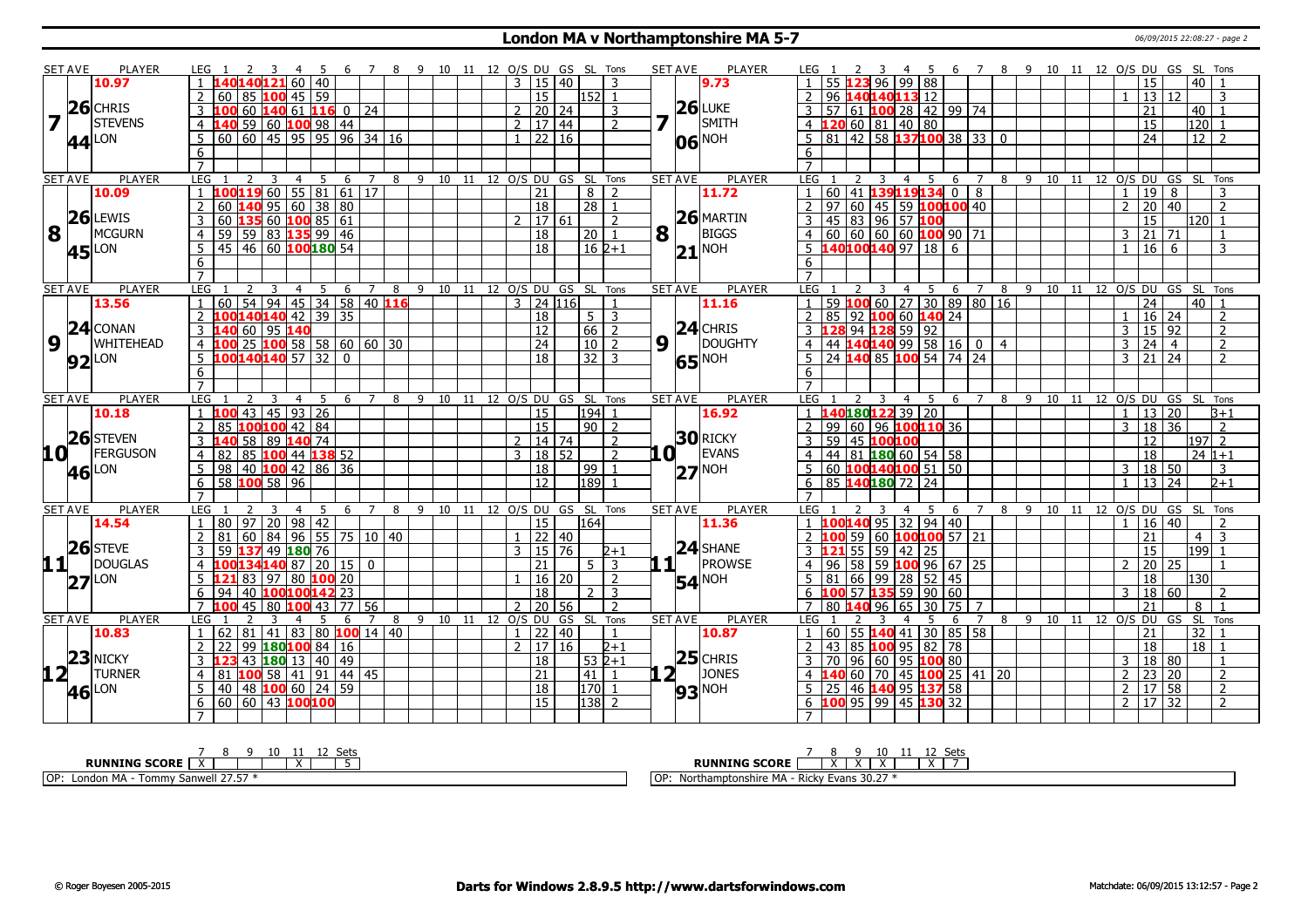## **London MA**

# **Northamptonshire MA**

| <b>PLAYER</b>           |    | lw/Llwonllost | <b>AVE</b> |       | TAVE POINTS DARTS TONS TON+1180 |                 |      |    |   | <b>TONS</b> | <b>IPLAYER</b>       |    | W/L WON LOST | <b>AVE</b> | <b>TAVE</b> | <b>POINTS DARTS TONS TON+180</b> |                  |    |      | <b>TONS</b> |
|-------------------------|----|---------------|------------|-------|---------------------------------|-----------------|------|----|---|-------------|----------------------|----|--------------|------------|-------------|----------------------------------|------------------|----|------|-------------|
| Reece Robinson          |    |               | 25.80      | 7.17  | 1780                            | 69              |      |    |   | $6 + 0$     | <b>Liam Fox</b>      |    |              | 27.83      | 7.99        | 2004                             | 72               |    |      | $6 + 0$     |
| Lee Cocks               |    |               | 22.98      | 10.05 | 2804                            | 122             |      |    |   | $9 + 0$     | Dave Walker          |    |              | 22.13      | 10.08       | 2700                             | 122              |    |      | $9 + 0$     |
| <b>Tommy Sanwell</b>    |    |               | 27.57      | 15.47 | 2950                            | 107             |      |    |   | $13 + 0$    | <b>Ben Goodger</b>   |    |              | 25.07      | 6.80        | 2632                             | 105              |    |      | $6+0$       |
| Gene Hill               |    |               | 26.49      | 13.91 | 3417                            | 129             |      |    |   | $11+2$      | Tony Littleton       |    |              | 26.35      | 17.79       | 3399                             | 129              |    |      | $15 + 1$    |
| <b>Graham Rackstraw</b> |    |               | 26.80      | 17.17 | 2868                            | 107             | 131  |    |   | $15 + 0$    | Lee Rose             |    |              | 26.11      | 14.40       | 2846                             | 109              |    |      | $12 + 0$    |
| Diogo Portela           |    |               | 25.71      | 16.25 | 3316                            | 129             |      |    |   | $12 + 3$    | <b>Chris Shipley</b> |    |              | 25.43      | 15.86       | 3229                             | 127              |    |      | $13 + 1$    |
| <b>Chris Stevens</b>    |    |               | 26.44      | 10.97 | 2353                            | 89              |      |    |   | $9 + 0$     | Luke Smith           |    |              | 26.06      | 9.73        | 2293                             | 88               |    |      | $8 + 0$     |
| Lewis McGurn            |    |               | 26.45      | 10.09 | 2433                            | 92              |      |    |   | $8 + 1$     | Martin Biggs         |    |              | 26.21      | 11.72       | 2385                             | 91               |    |      | $10 + 0$    |
| <b>Conan Whitehead</b>  |    |               | 24.92      | 13.56 | 2392                            | 96 <sub>1</sub> |      |    |   | $11+0$      | <b>Chris Doughty</b> |    |              | 24.65      | 11.16       | 2465                             | 100 <sub>1</sub> |    |      | $9 + 0$     |
| Steven Ferguson         |    |               | 26.46      | 10.18 | 2434                            | 92              |      |    |   | $9 + 0$     | Rickv Evans          |    |              | 30.27      | 16.92       | 2785                             | 92               |    |      | $13 + 3$    |
| <b>Steve Douglas</b>    |    |               | 26.27      | 14.54 | 3336                            | 127             |      |    |   | $12 + 1$    | <b>Shane Prowse</b>  |    |              | 24.54      | 11.36       | 3166                             | 129              |    |      | $10 + 0$    |
| Nicky Turner            |    |               | 23.46      | 10.83 | 2604                            | 111             |      |    |   | $9+2$       | Chris Jones          |    |              | 25.93      | 10.87       | 2956                             | 114              |    |      | $9 + 0$     |
| <b>TOTALS</b>           | 32 | 38            | 25.74      |       | 32687                           | 1270            | 86 I | 29 | q | 124+9       | <b>TOTALS</b>        | 38 | 32           | 25.71      |             | 32860                            | 1278             | 82 | 33 I | $120 + 5$   |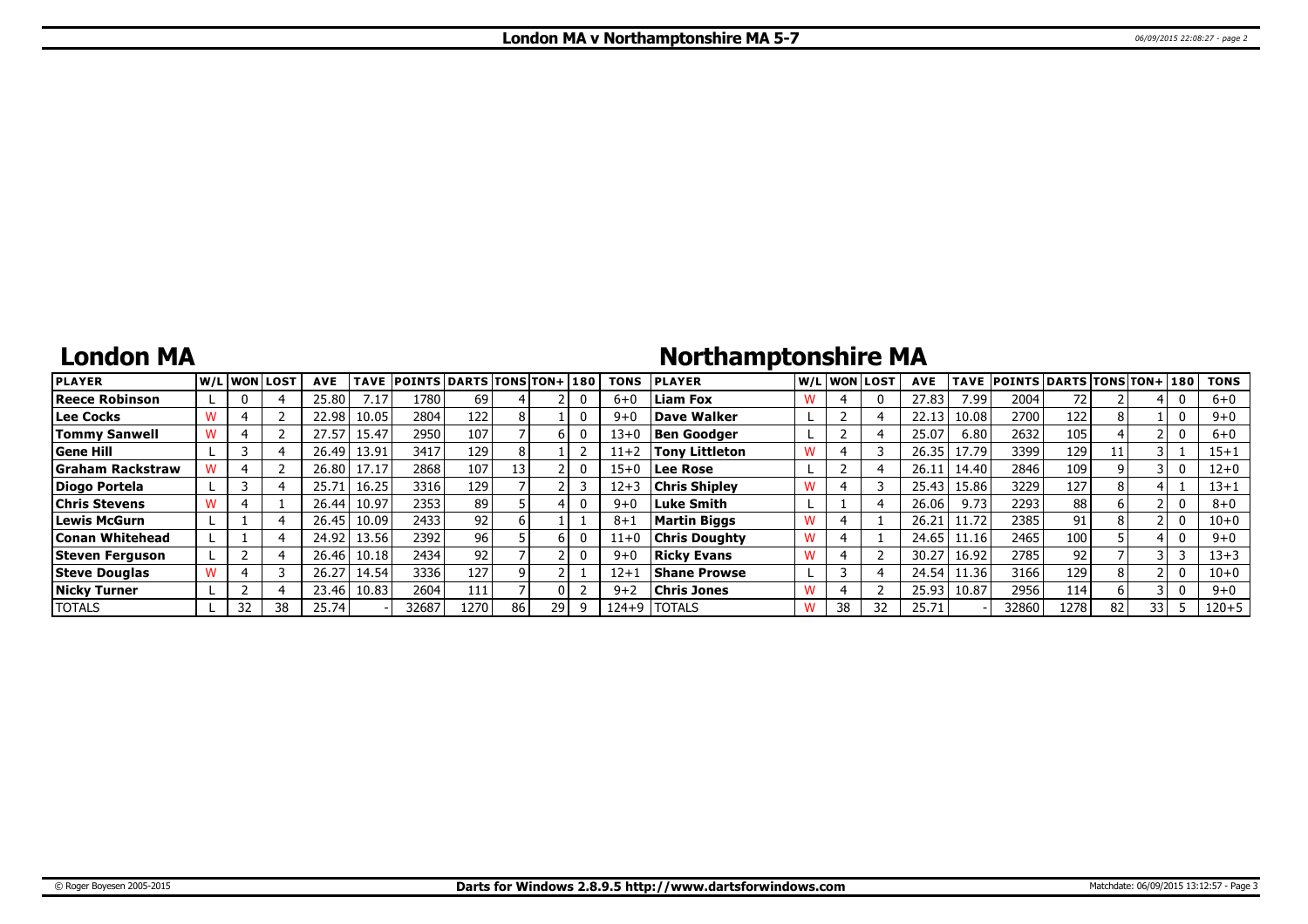### **London WA v Northamptonshire WA 5-1** 06/09/2015 22:07:36 - page 1

|                         | SET AVE        | <b>PLAYER</b>       | LEG 1           |                                                                                           |               |                         |                |                     |   |                         |   |                           |  |               |                           |            | 3 4 5 6 7 8 9 10 11 12 O/S DU GS SL Tons |             | <b>SET AVE</b> | PLAYER                | LEG 1            |             |                 |                         |                |                                                                                                          |                |             |                |   |                |                |                |                                     | 2 3 4 5 6 7 8 9 10 11 12 O/S DU GS SL Tons |                 |                |
|-------------------------|----------------|---------------------|-----------------|-------------------------------------------------------------------------------------------|---------------|-------------------------|----------------|---------------------|---|-------------------------|---|---------------------------|--|---------------|---------------------------|------------|------------------------------------------|-------------|----------------|-----------------------|------------------|-------------|-----------------|-------------------------|----------------|----------------------------------------------------------------------------------------------------------|----------------|-------------|----------------|---|----------------|----------------|----------------|-------------------------------------|--------------------------------------------|-----------------|----------------|
|                         |                | 7.40                |                 | 1 <b>100100</b> 85 85 43 18 0 60                                                          |               |                         |                |                     |   |                         |   | $5^{\circ}$               |  |               | 27                        | $5-1$      | $\overline{2}$                           |             |                | 2.00                  |                  |             |                 |                         |                | 60   24   <mark>100</mark>   28   80   31   21   18                                                      |                |             |                |   |                |                |                | $1 \ 28 \ 18$                       |                                            |                 |                |
|                         |                |                     |                 | 60 140100100 61 40                                                                        |               |                         |                |                     |   |                         |   |                           |  |               | 2   17   40               |            | 3                                        |             |                |                       | $\overline{2}$   | 58          |                 | 41   60   41   60       |                |                                                                                                          |                |             |                |   |                |                |                | 15                                  |                                            | 241             |                |
|                         |                | $20$ DEBS           |                 | 41 26 26 83 60 23 30 85 59 52 16                                                          |               |                         |                |                     |   |                         |   |                           |  |               | $2 \mid 32 \mid 16$       |            |                                          |             |                | 17 CHRISSIE           | 3                |             |                 |                         |                | 45 60 33 43 100 41 41 44 54 36 0                                                                         |                |             |                |   |                |                |                | $\overline{33}$                     |                                            | $\overline{4}$  |                |
| 1                       |                | <b>WATLING</b>      | $\overline{4}$  | 80   100   41   100   83   57   40                                                        |               |                         |                |                     |   |                         |   |                           |  |               | $3 \mid 21 \mid 40$       |            | $\overline{2}$                           |             |                | MOORE                 | 4 <sup>1</sup>   |             |                 |                         |                | 81   28   95   81   81   41                                                                              |                |             |                |   |                |                |                | 18                                  |                                            | 94              |                |
|                         |                | LON                 | 5               |                                                                                           |               |                         |                |                     |   |                         |   |                           |  |               |                           |            |                                          |             |                | $71^{\text{NOH}}$     | 5                |             |                 |                         |                |                                                                                                          |                |             |                |   |                |                |                |                                     |                                            |                 |                |
|                         | 61             |                     | 6               |                                                                                           |               |                         |                |                     |   |                         |   |                           |  |               |                           |            |                                          |             |                |                       | 6                |             |                 |                         |                |                                                                                                          |                |             |                |   |                |                |                |                                     |                                            |                 |                |
|                         |                |                     | $\overline{7}$  |                                                                                           |               |                         |                |                     |   |                         |   |                           |  |               |                           |            |                                          |             |                |                       |                  |             |                 |                         |                |                                                                                                          |                |             |                |   |                |                |                |                                     |                                            |                 |                |
|                         | <b>SET AVE</b> | PLAYER              | LEG             |                                                                                           |               |                         | $\overline{4}$ | - 5                 | 6 | 7                       |   |                           |  |               |                           |            | 8 9 10 11 12 O/S DU GS SL Tons           |             | <b>SET AVE</b> | PLAYER                | LEG              |             | $\overline{2}$  | 3                       | $\overline{4}$ | 5                                                                                                        | 6 7            |             |                |   |                |                |                |                                     | 8 9 10 11 12 O/S DU GS SL Tons             |                 |                |
|                         |                | 3.80                | $\overline{1}$  |                                                                                           |               |                         |                |                     |   | $140$ 22 42 61 40 57 40 |   |                           |  |               | $1$   22   40             |            | $\mathbf{1}$                             |             |                | 2.65                  |                  |             |                 |                         |                | 45 41 81 95 125 98 8                                                                                     |                |             |                |   |                |                |                | $\overline{21}$                     |                                            | 8               |                |
|                         |                |                     | 2               | 81                                                                                        |               |                         |                | $14066$ 57 44 72 41 |   |                         |   |                           |  |               | 2   20   41               |            | $\overline{1}$                           |             |                |                       | $\overline{2}$   | 3           |                 |                         |                | $140$ 38 60 26 41 60                                                                                     |                |             |                |   |                |                |                | 21                                  |                                            | 133             |                |
|                         |                | $21$ CASEY          | $\overline{3}$  | 60 89 81 <b>100</b> 41 85 13 0 0 32                                                       |               |                         |                |                     |   |                         |   |                           |  |               | $2 \mid 29 \mid 32$       |            |                                          |             |                | $19$ <b>KAREN</b>     | $\overline{3}$   |             |                 |                         |                | $95 \mid 38 \mid 78 \mid 30 \mid 60 \mid 66 \mid 34 \mid 23 \mid 37$                                     |                |             |                |   |                |                |                | 27                                  |                                            | 40              |                |
| $\overline{\mathbf{2}}$ |                | GALLAGHER           | $\overline{4}$  |                                                                                           |               |                         |                |                     |   |                         |   |                           |  |               |                           |            |                                          | $\mathbf 2$ |                | SHERIDAN              | $\overline{4}$   |             |                 |                         |                |                                                                                                          |                |             |                |   |                |                |                |                                     |                                            |                 |                |
|                         |                | LON                 | 5 <sup>5</sup>  |                                                                                           |               |                         |                |                     |   |                         |   |                           |  |               |                           |            |                                          |             |                | $16$ <sup>NOH</sup>   | $\overline{5}$   |             |                 |                         |                |                                                                                                          |                |             |                |   |                |                |                |                                     |                                            |                 |                |
|                         | 17             |                     | $6\overline{6}$ |                                                                                           |               |                         |                |                     |   |                         |   |                           |  |               |                           |            |                                          |             |                |                       | 6                |             |                 |                         |                |                                                                                                          |                |             |                |   |                |                |                |                                     |                                            |                 |                |
|                         |                |                     | $\overline{7}$  |                                                                                           |               |                         |                |                     |   |                         |   |                           |  |               |                           |            |                                          |             |                |                       | $\overline{7}$   |             |                 |                         |                |                                                                                                          |                |             |                |   |                |                |                |                                     |                                            |                 |                |
|                         | <b>SET AVE</b> | <b>PLAYER</b>       | <b>LEG</b>      |                                                                                           | $\mathcal{P}$ | 3                       | $\overline{4}$ | $5\overline{)}$     |   | 6 7                     |   | 8 9 10 11 12 0/S DU GS SL |  |               |                           |            | Tons                                     |             | SET AVE        | <b>PLAYER</b>         | <b>LEG</b>       |             |                 | 3                       | $\overline{4}$ | $5\overline{)}$                                                                                          | 6 <sup>7</sup> |             | 8              |   |                |                |                |                                     | 9 10 11 12 O/S DU GS SL Tons               |                 |                |
|                         |                | 4.65                | $\overline{1}$  | 55 21 80 55 77 41 41 45 38                                                                |               |                         |                |                     |   |                         |   |                           |  |               | $\overline{27}$           | 48         |                                          |             |                | 6.05                  |                  | 60          |                 |                         |                | 57 <mark>100</mark> 72   22   44   38   23   60   25                                                     |                |             |                |   |                |                |                | $3 \vert 30 \vert 25$               |                                            |                 |                |
|                         |                |                     |                 | 2  41                                                                                     |               |                         |                |                     |   | 54 100 60 60 165 00113  |   |                           |  |               | 27                        | $8 \mid 2$ |                                          |             |                |                       | $\overline{2}$   |             | 80              | 41                      |                | 45 60 99 68                                                                                              |                |             | 0 <sup>1</sup> | 8 |                |                |                | $3 \mid 27 \mid 8$                  |                                            |                 | $\mathbf{1}$   |
|                         |                | $17$ TAMMY          | $\overline{3}$  | $86$ 30 60 83 45 100 50 31 8 8                                                            |               |                         |                |                     |   |                         |   |                           |  | $\mathcal{P}$ | $\sqrt{29}$ 8             |            |                                          |             |                | 17 REBECCA            | $\overline{3}$   | 68          | $\overline{24}$ | $\overline{22}$         |                | 81 41 105 26 21 50 16                                                                                    |                |             |                |   |                |                |                | $\overline{30}$                     |                                            | 47 I            | $\mathbf{1}$   |
| 3                       |                | MACKENZIE           |                 | 4 41 41 44 21 45 85 60 96 36 32                                                           |               |                         |                |                     |   |                         |   |                           |  |               | $28$ 32                   |            |                                          | 3           | H.             | BARROW                | $\overline{4}$   | $7^{\circ}$ |                 |                         |                | $\boxed{45}$ $\boxed{41}$ $\boxed{80}$ $\boxed{22}$ $\boxed{100}$ $\boxed{47}$ $\boxed{59}$ $\boxed{42}$ |                |             |                |   |                |                |                | 27                                  |                                            | $58$ 1          |                |
|                         |                |                     |                 | $5 \mid 43 \mid 41 \mid 43$ 100 21 44 39 59                                               |               |                         |                |                     |   |                         |   |                           |  |               | $\overline{24}$           | l111   1   |                                          |             |                |                       | $\overline{5}$   | 60          | 100             |                         |                | 55 <b>100</b> 40 45 84 5 12                                                                              |                |             |                |   |                |                |                | $3 \overline{)27}$ $\overline{)12}$ |                                            |                 | $\overline{2}$ |
|                         |                | $32$ $\mu$ on       | 6               |                                                                                           |               |                         |                |                     |   |                         |   |                           |  |               |                           |            |                                          |             |                | $ 02 $ <sup>NOH</sup> | 6                |             |                 |                         |                |                                                                                                          |                |             |                |   |                |                |                |                                     |                                            |                 |                |
|                         |                |                     | $\overline{7}$  |                                                                                           |               |                         |                |                     |   |                         |   |                           |  |               |                           |            |                                          |             |                |                       |                  |             |                 |                         |                |                                                                                                          |                |             |                |   |                |                |                |                                     |                                            |                 |                |
|                         | <b>SET AVE</b> | <b>PLAYER</b>       | <b>LEG</b>      |                                                                                           |               | $\overline{\mathbf{3}}$ | $\overline{4}$ |                     |   |                         |   |                           |  |               |                           |            | 5 6 7 8 9 10 11 12 O/S DU GS SL Tons     |             | <b>SET AVE</b> | <b>PLAYER</b>         | LEG <sub>1</sub> |             | 2               | $\overline{\mathbf{3}}$ | $\overline{4}$ |                                                                                                          |                |             |                |   |                |                |                |                                     | 5 6 7 8 9 10 11 12 O/S DU GS SL Tons       |                 |                |
|                         |                | 6.80                |                 | 1 81 81 140 99 28 32 35 0 0 0 0                                                           |               |                         |                |                     |   |                         |   |                           |  |               | $\overline{30}$           | $5-1$      | $\overline{1}$                           |             |                | 4.00                  |                  |             |                 |                         |                | 11 87 87 45 31 55 30 59 56 40                                                                            |                |             |                |   |                |                |                | 28 40                               |                                            |                 |                |
|                         |                |                     |                 | 2 85 100 85 41 100 65 25                                                                  |               |                         |                |                     |   |                         |   |                           |  |               | $3 \mid 21 \mid 25$       |            | $\overline{2}$                           |             |                |                       | $\overline{2}$   |             |                 |                         |                | 30 80 26 100 80 100 18                                                                                   |                |             |                |   |                |                |                | $\overline{21}$                     |                                            | 67 2            |                |
|                         |                | $21$ LEANNE         |                 | $3   45   81   25   36   140   100   74$                                                  |               |                         |                |                     |   |                         |   |                           |  |               | 2 20 74                   |            | $\mathcal{P}$                            |             |                | $19$ SARA             | 3                |             |                 |                         |                | 100 <mark>100</mark> 50 45 85 27                                                                         |                |             |                |   |                |                |                | 18                                  |                                            | $94$   2        |                |
| $\vert$                 | П.             | <b>TOPPER</b>       |                 | 4 100 60 45 85 85 46 40 40                                                                |               |                         |                |                     |   |                         |   |                           |  |               | $2 \mid 23 \mid 40$       |            |                                          | 4           | H.             | ROSE                  | $\overline{4}$   |             |                 |                         |                | 81 52 83 84 15 30 81 35                                                                                  |                |             |                |   |                |                |                | $\overline{24}$                     |                                            | $\overline{40}$ |                |
|                         |                |                     | 5               |                                                                                           |               |                         |                |                     |   |                         |   |                           |  |               |                           |            |                                          |             |                |                       | 5                |             |                 |                         |                |                                                                                                          |                |             |                |   |                |                |                |                                     |                                            |                 |                |
|                         |                | $ 27 $ LON          | 6               |                                                                                           |               |                         |                |                     |   |                         |   |                           |  |               |                           |            |                                          |             |                | $81^{\text{NOH}}$     | $6\overline{6}$  |             |                 |                         |                |                                                                                                          |                |             |                |   |                |                |                |                                     |                                            |                 |                |
|                         |                |                     | $\overline{7}$  |                                                                                           |               |                         |                |                     |   |                         |   |                           |  |               |                           |            |                                          |             |                |                       | $\overline{7}$   |             |                 |                         |                |                                                                                                          |                |             |                |   |                |                |                |                                     |                                            |                 |                |
|                         | <b>SET AVE</b> | <b>PLAYER</b>       | LEG             |                                                                                           |               | $\overline{3}$          |                |                     |   |                         |   |                           |  |               |                           |            | 4 5 6 7 8 9 10 11 12 0/S DU GS SL Tons   |             | <b>SET AVE</b> | <b>PLAYER</b>         | LEG 1            |             |                 | $\overline{3}$          | $\overline{4}$ |                                                                                                          |                |             |                |   |                |                |                |                                     | 5 6 7 8 9 10 11 12 O/S DU GS SL Tons       |                 |                |
|                         |                | 2.21                | $\overline{1}$  | 85 40 70 81 28 87 70 40                                                                   |               |                         |                |                     |   |                         |   |                           |  |               | $3 \mid 24 \mid 40$       |            |                                          |             |                | 2.00                  |                  |             |                 |                         |                | 85 61 26 41 85 43 22 60                                                                                  |                |             |                |   |                |                |                | 24                                  |                                            | 78              |                |
|                         |                |                     | 2               | $85$ 55 83 121 89 52 0 8 8                                                                |               |                         |                |                     |   |                         |   |                           |  |               | 2   26   8                |            |                                          |             |                |                       | $\overline{2}$   | 92          |                 |                         |                | 10060854128478                                                                                           |                |             |                |   |                |                |                | $\overline{24}$                     |                                            | 40              |                |
|                         |                | $20$ STEPH          |                 | 3 <b>100</b> 41 60 45 45 81 59 70                                                         |               |                         |                |                     |   |                         |   |                           |  |               | $3 \mid 24 \mid 70$       |            |                                          |             |                | <b>18 KELLY</b>       | $\overline{3}$   |             |                 |                         |                | 36 30 70 65 58 100 68 34                                                                                 |                |             |                |   |                |                |                | $\overline{24}$                     |                                            | $\boxed{40}$    |                |
| 5                       |                | <b>STUTLEY</b>      | $\overline{4}$  |                                                                                           |               |                         |                |                     |   |                         |   |                           |  |               |                           |            |                                          | 5           |                | <b>WALKER</b>         | $\overline{4}$   |             |                 |                         |                |                                                                                                          |                |             |                |   |                |                |                |                                     |                                            |                 |                |
|                         |                |                     | 5               |                                                                                           |               |                         |                |                     |   |                         |   |                           |  |               |                           |            |                                          |             |                |                       | $\overline{5}$   |             |                 |                         |                |                                                                                                          |                |             |                |   |                |                |                |                                     |                                            |                 |                |
|                         |                | $31$ <sup>LON</sup> | 6               |                                                                                           |               |                         |                |                     |   |                         |   |                           |  |               |                           |            |                                          |             |                | 68 NOH                | 6                |             |                 |                         |                |                                                                                                          |                |             |                |   |                |                |                |                                     |                                            |                 |                |
|                         |                |                     | $\overline{7}$  |                                                                                           |               |                         |                |                     |   |                         |   |                           |  |               |                           |            |                                          |             |                |                       |                  |             |                 |                         |                |                                                                                                          |                |             |                |   |                |                |                |                                     |                                            |                 |                |
|                         | <b>SET AVE</b> | <b>PLAYER</b>       | <b>LEG</b>      |                                                                                           |               |                         | $\overline{4}$ | 5                   | 6 | $\overline{7}$          | 8 |                           |  |               |                           |            | 9 10 11 12 0/S DU GS SL Tons             |             | <b>SET AVE</b> | <b>PLAYER</b>         | LEG              |             |                 | 3                       | $\overline{4}$ | $\overline{5}$                                                                                           |                | $7^{\circ}$ |                |   |                |                |                |                                     | 9 10 11 12 0/S DU GS SL Tons               |                 |                |
|                         |                |                     |                 |                                                                                           |               |                         |                |                     |   |                         |   |                           |  |               |                           |            |                                          |             |                |                       |                  |             |                 |                         |                |                                                                                                          | 6              |             | 8              |   |                |                |                |                                     |                                            |                 |                |
|                         |                | 2.80                | $\overline{2}$  | $1 \mid 13 \mid 43 \mid 81 \mid 41 \mid 59 \mid 41$ <b>140</b> 67 0 8 8<br>  82   24   41 |               |                         |                |                     |   |                         |   |                           |  |               | 2 32 8<br>$\overline{24}$ |            | $\overline{1}$                           |             |                | 3.00                  | $\mathbf{1}$     |             |                 |                         |                | $45\,$ 60 30 85 99 100 42 35 0 0                                                                         |                |             |                |   |                |                |                | 30<br>$3 \mid 27 \mid 76$           |                                            | $5-1$           |                |
|                         | $15$ su        |                     |                 |                                                                                           |               |                         |                |                     |   | $9$ 80 43 40 27         |   |                           |  |               |                           | l155 l     |                                          |             |                | $15$ ANGELA           | $\overline{2}$   | 43          |                 |                         |                | 30 41 45 100 39 85 42 76                                                                                 |                |             |                |   |                |                |                |                                     |                                            |                 |                |
|                         |                |                     |                 | 3 63 80 43 80 99 9 28 99                                                                  |               |                         |                |                     |   |                         |   |                           |  |               | $3 \mid 24 \mid 99$       |            |                                          |             |                |                       | $\overline{3}$   |             |                 |                         |                | 95 60 60 81 45 28 44                                                                                     |                |             |                |   |                |                |                | 21                                  |                                            | 88              |                |
| 6                       |                | HOLT                | $\overline{4}$  | 26 26 41 45 45 26 9 22 140 71 0 42                                                        |               |                         |                |                     |   |                         |   |                           |  |               | 2 41 8                    |            |                                          |             | 6 1            | <b>BARROW</b>         | $\overline{4}$   |             |                 |                         |                | $30   68   85   55$ 100 29 44 50 36                                                                      |                |             |                |   | $\overline{2}$ | $\overline{0}$ | $\overline{0}$ | 42                                  |                                            | $\overline{2}$  |                |
|                         |                | $ 28 $ LON          | 5               |                                                                                           |               |                         |                |                     |   |                         |   |                           |  |               |                           |            |                                          |             | 91             | NOH                   | 5                |             |                 |                         |                |                                                                                                          |                |             |                |   |                |                |                |                                     |                                            |                 |                |
|                         |                |                     | 6               |                                                                                           |               |                         |                |                     |   |                         |   |                           |  |               |                           |            |                                          |             |                |                       | 6                |             |                 |                         |                |                                                                                                          |                |             |                |   |                |                |                |                                     |                                            |                 |                |
|                         |                |                     | $\overline{7}$  |                                                                                           |               |                         |                |                     |   |                         |   |                           |  |               |                           |            |                                          |             |                |                       | $\overline{7}$   |             |                 |                         |                |                                                                                                          |                |             |                |   |                |                |                |                                     |                                            |                 |                |
|                         |                |                     |                 |                                                                                           |               |                         |                |                     |   |                         |   |                           |  |               |                           |            |                                          |             |                |                       |                  |             |                 |                         |                |                                                                                                          |                |             |                |   |                |                |                |                                     |                                            |                 |                |

| ומר<br>ーー                                                                         | ັບເພ                                                                                      |
|-----------------------------------------------------------------------------------|-------------------------------------------------------------------------------------------|
| <b>RUNNING SCORE</b>                                                              | <b>RUNNING SCORE</b>                                                                      |
| IOP:<br>ר WA<br>2422<br>™∩nner<br>\ - Leanne<br>Lon<br>чшог.<br>.<br>$\mathbf{u}$ | $- - - -$<br>I OP<br>uptonshire WA<br>~a Barrow<br>- Reherro<br>_Northar<br><b>17.</b> UZ |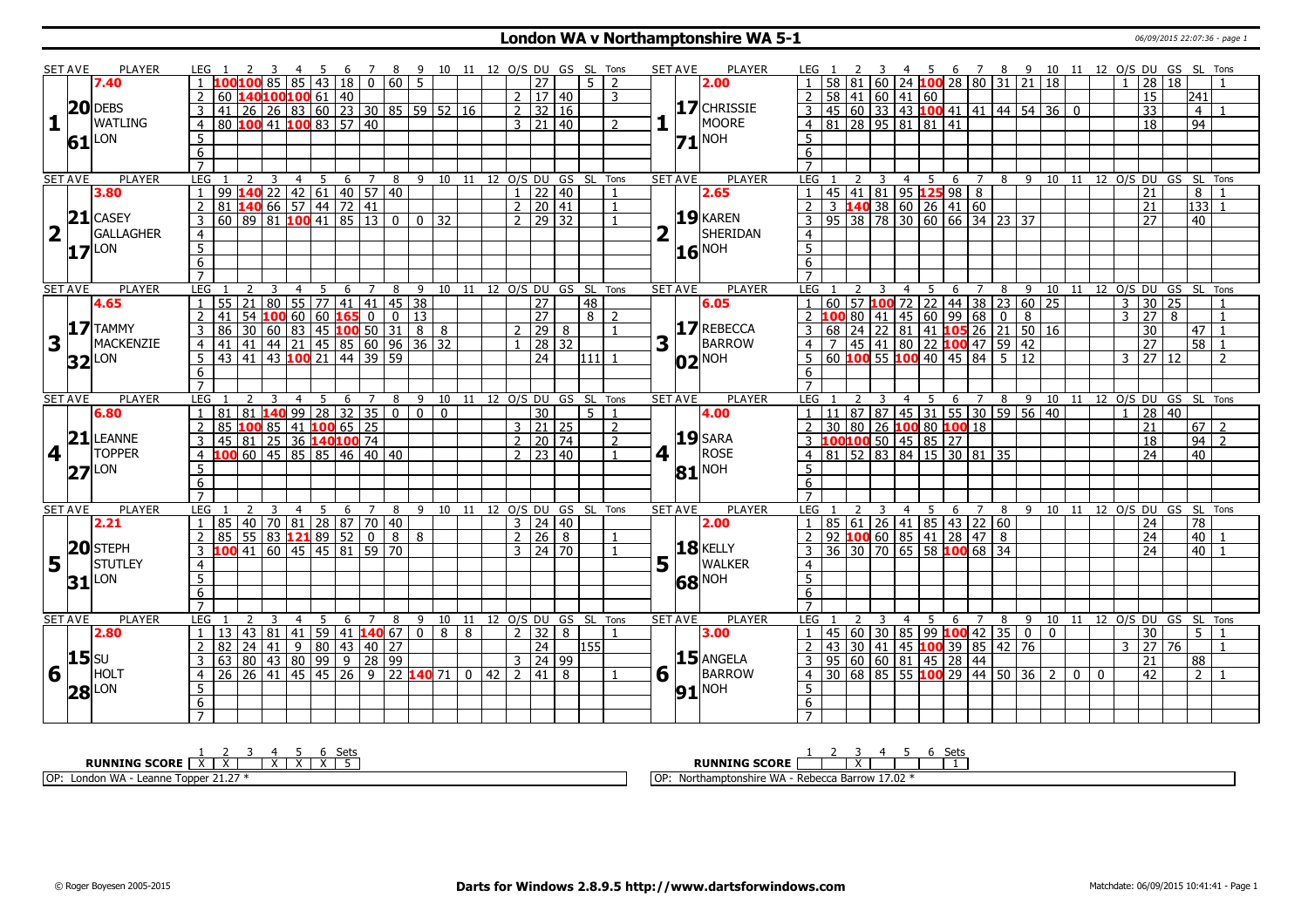# **London WA**

# **Northamptonshire WA**

| <b>PLAYER</b>          | W/Liwonilost | <b>AVE</b> |        | <b>TAVE POINTS DARTS TONS TON+ 180</b> |     |    |    | <b>TONS</b> | <b>IPLAYER</b>        |  | W/Liwonilost | <b>AVE</b> |        | TAVE  POINTS DARTS TONS TON+ 180 |      |    |  | <b>TONS</b> |
|------------------------|--------------|------------|--------|----------------------------------------|-----|----|----|-------------|-----------------------|--|--------------|------------|--------|----------------------------------|------|----|--|-------------|
| Debs Watling           |              | 20.61      | '.40   | 1999                                   | 97  |    |    |             | <b>Chrissie Moore</b> |  |              |            | 2.00   | 1665                             | 94   |    |  |             |
| <b>Casey Gallagher</b> |              |            | 3.80   | 1503                                   |     |    |    | 3+0         | Karen Sheridan        |  |              | 19.16      | 2.651  | 1322                             | -69' |    |  |             |
| <b>Tammy MacKenzie</b> |              | 7.32       | 1.65   | 2338                                   | 135 |    |    | 4+0         | Rebecca Barrow        |  |              | 17.02      | 6.05   | 2400                             | 141  |    |  |             |
| Leanne Topper          |              |            | 6.80   | 1999                                   | 94  |    |    | 6+C         | <b>ISara Rose</b>     |  |              | 19.81      | 4.00   | 1803                             | 91.  |    |  | $4 + 0$     |
| <b>Steph Stutley</b>   |              | 20.31      | 2.21   | 1503                                   |     |    | 01 | $2+0$       | Kelly Walker          |  |              | 18.68      | 2.00 l | 1345                             | 72 I |    |  |             |
| <b>Su Holt</b>         |              | 15.28      | ا 2.80 | 1849                                   | 121 |    |    |             | <b>Angela Barrow</b>  |  |              | 15.91      | 3.00   | 1909                             | 120  |    |  |             |
| <b>TOTALS</b>          |              | 18.90      |        | 11191                                  | 592 | 16 | 81 | $24+0$      | <b>TOTALS</b>         |  |              | . 79.      |        | 10444                            | 587  | 18 |  | $19+0$      |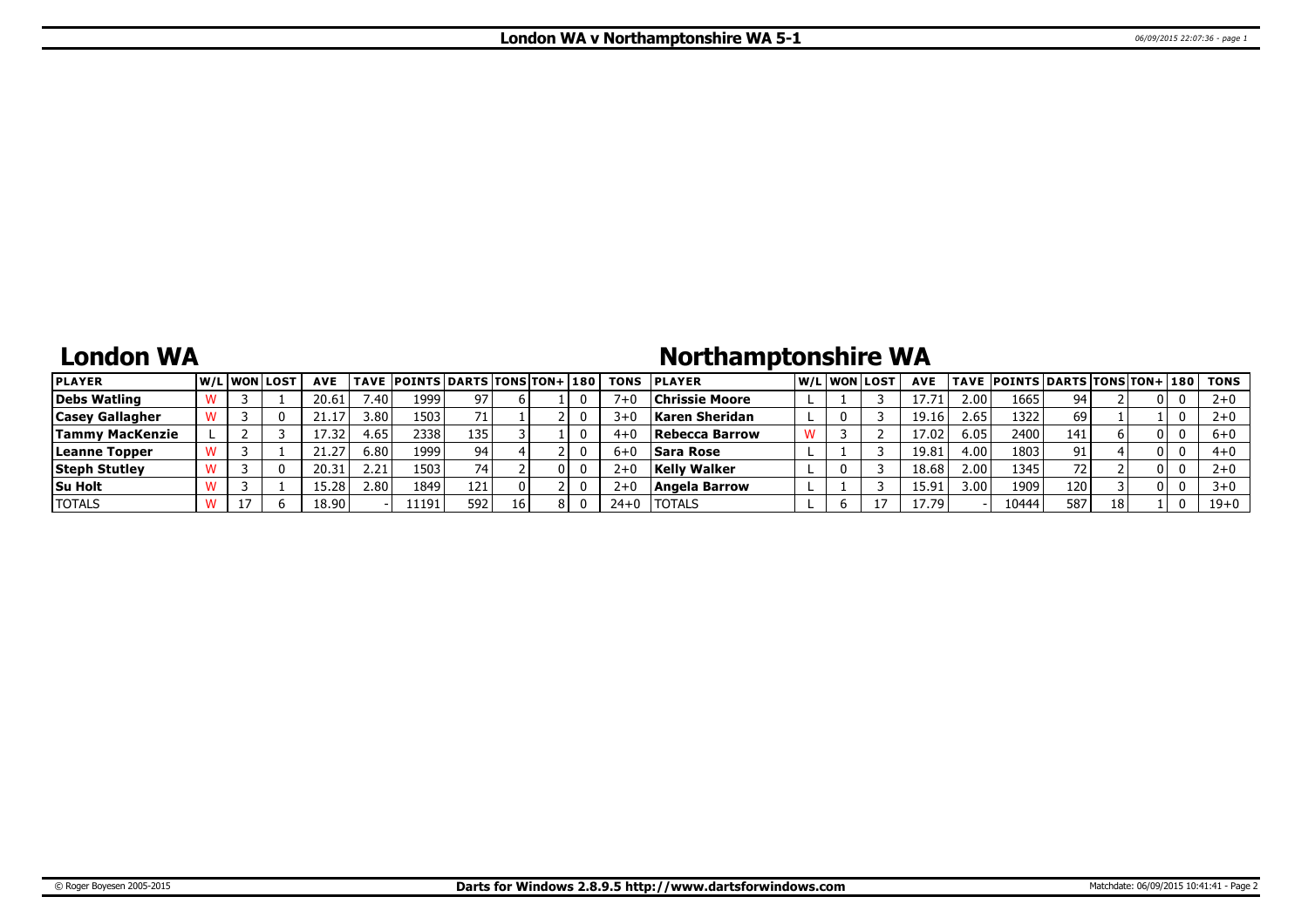#### **London MB v Northamptonshire MB 4-8 12.07:59** - page 1

|                         | <b>SET AVE</b> | <b>PLAYER</b>       | LEG 1                                                                   | 3 4 5 6 7 8 9 10 11 12 O/S DU GS SL Tons |   |   |  |                      |                                         |                         | <b>SET AVE</b> | <b>PLAYER</b>                      | LEG 1<br>$\overline{2}$                             | 3 4 5 6 7 8 9 10 11 12 O/S DU GS SL Tons                      |             |                                    |   |     |                 |    |                  |                                  |     |                                  |
|-------------------------|----------------|---------------------|-------------------------------------------------------------------------|------------------------------------------|---|---|--|----------------------|-----------------------------------------|-------------------------|----------------|------------------------------------|-----------------------------------------------------|---------------------------------------------------------------|-------------|------------------------------------|---|-----|-----------------|----|------------------|----------------------------------|-----|----------------------------------|
|                         |                | 3.80                | 85 180 81 22 23                                                         |                                          |   |   |  | <sup>15</sup>        | $1101+1$                                |                         |                | 7.65                               |                                                     | $1 \quad 100 \quad 85 \quad 60 \quad 60 \quad 140 \quad 56$   |             |                                    |   |     |                 |    |                  | $3 \mid 18 \mid 56$              |     | $\overline{z}$                   |
|                         |                |                     | 60 60 41 60 100 81 59<br>$\overline{2}$                                 |                                          |   |   |  | $\overline{21}$      | 40 <sup>1</sup>                         |                         |                |                                    |                                                     | $80\,100\,60\,60\,60\,105\,36$                                |             |                                    |   |     |                 |    |                  | 2 20 36                          |     | $\overline{2}$                   |
|                         |                | $22$ MATT           | 30 100 45<br>3                                                          |                                          |   |   |  | $\mathsf{q}$         | $3261$                                  |                         |                | <b>30 PAUL</b>                     |                                                     | $3 \overline{180}1408794$                                     |             |                                    |   |     |                 |    |                  | $3 \mid 12 \mid 94$              |     | $2 + 1$                          |
|                         |                | WINZAR              |                                                                         |                                          |   |   |  |                      |                                         |                         |                | SHEPHERD                           |                                                     |                                                               |             |                                    |   |     |                 |    |                  |                                  |     |                                  |
| 1                       |                |                     | $\overline{4}$                                                          |                                          |   |   |  |                      |                                         |                         |                |                                    | $\overline{4}$                                      |                                                               |             |                                    |   |     |                 |    |                  |                                  |     |                                  |
|                         |                | $82$ LON            | 5                                                                       |                                          |   |   |  |                      |                                         |                         |                | 06 NOH                             | $5^{\circ}$                                         |                                                               |             |                                    |   |     |                 |    |                  |                                  |     |                                  |
|                         |                |                     | 6                                                                       |                                          |   |   |  |                      |                                         |                         |                |                                    | 6                                                   |                                                               |             |                                    |   |     |                 |    |                  |                                  |     |                                  |
|                         |                |                     | $\overline{7}$                                                          |                                          |   |   |  |                      |                                         |                         |                |                                    | $\overline{7}$                                      |                                                               |             |                                    |   |     |                 |    |                  |                                  |     |                                  |
|                         | <b>SET AVE</b> | <b>PLAYER</b>       | LEG<br>$\mathcal{P}$<br>$\overline{4}$                                  | 5<br>6 7                                 |   |   |  |                      | 8 9 10 11 12 0/S DU GS SL Tons          |                         | <b>SET AVE</b> | <b>PLAYER</b>                      | LEG 1                                               | $\overline{4}$<br>2<br>$\overline{3}$                         | 5           | 6 7 8 9 10 11 12 0/S DU GS SL Tons |   |     |                 |    |                  |                                  |     |                                  |
|                         |                | 8.56                | 60 80 140 85 136<br>$\mathbf{1}$                                        |                                          |   |   |  | $3 \mid 15 \mid 136$ | 2                                       |                         |                | 10.80                              | $1 \overline{100}$ 40   45   85                     |                                                               |             |                                    |   |     |                 |    |                  | $\overline{12}$                  | 231 |                                  |
|                         |                |                     | $\overline{2}$<br>45 30 85 60 100                                       |                                          |   |   |  | 15                   | $\begin{vmatrix} 181 & 1 \end{vmatrix}$ |                         |                |                                    | $\overline{2}$ 140 93 60 85 91 32                   |                                                               |             |                                    |   |     |                 |    |                  | $2$ 17 32                        |     | $\overline{1}$                   |
|                         |                | $25$ TONY           | $\overline{3}$<br>46                                                    | $140$ 55 55 81 24                        |   |   |  | 20 24                | 2                                       |                         |                | $25$ CHUCK                         | 3<br>24                                             | 140123 58 80 56                                               |             |                                    |   |     |                 |    |                  | $\overline{18}$                  |     | $20$   2                         |
| $\overline{\mathbf{2}}$ | H.             | FIELD               | 60   95   40 <b>100</b> 39   45<br>$\overline{4}$                       |                                          |   |   |  | $\overline{18}$      | 122<br>$\mathbf{1}$                     | $\overline{\mathbf{2}}$ | H.             | SCOTT                              |                                                     | 4 $100$ 60   59 $140$ 60   64   18                            |             |                                    |   |     |                 |    |                  | $2 \mid 20 \mid 18$              |     | $\overline{2}$                   |
|                         |                |                     | 5<br>60 70 32 85 140 74 40                                              |                                          |   |   |  | 20   40              |                                         |                         |                |                                    | 5                                                   | 41 100 100 11                                                 | 62 137      |                                    |   |     |                 |    |                  | 18                               |     | $50\overline{3}$                 |
|                         |                | $ 02 ^{LON}$        | 6                                                                       |                                          |   |   |  |                      |                                         |                         |                | <b>93</b> <sup>NOH</sup>           | 6                                                   |                                                               |             |                                    |   |     |                 |    |                  |                                  |     |                                  |
|                         |                |                     | $\overline{7}$                                                          |                                          |   |   |  |                      |                                         |                         |                |                                    |                                                     |                                                               |             |                                    |   |     |                 |    |                  |                                  |     |                                  |
|                         |                |                     |                                                                         |                                          |   |   |  |                      |                                         |                         |                |                                    |                                                     |                                                               |             |                                    |   |     |                 |    |                  |                                  |     |                                  |
|                         | <b>SET AVE</b> | <b>PLAYER</b>       | LEG<br>3<br>$\overline{4}$                                              | 5<br>6<br>$7\overline{ }$                | 8 |   |  |                      | 9 10 11 12 O/S DU GS SL Tons            |                         | <b>SET AVE</b> | PLAYER                             | LEG                                                 | 3<br>$\overline{4}$                                           | 5           | 6<br>7                             | 8 | 9   | 10              | 11 |                  |                                  | 25  | 12 O/S DU GS SL Tons             |
|                         |                | 6.37                | 00100 60                                                                | 38 26 137 40                             |   |   |  | 2   20   40          | 3                                       |                         |                | 4.35                               | 1 83 5 100 60 78 60 90<br>2 135 83 83 81 55 64      |                                                               |             |                                    |   |     |                 |    |                  | 21                               |     |                                  |
|                         |                | $21$ DANNY          | $141$ 41 100 69 55<br>$\overline{2}$<br>81                              |                                          |   |   |  | 18                   | 114 <br>$\mathbf{1}$                    |                         |                | $23$ NIGEL                         |                                                     |                                                               |             |                                    |   |     |                 |    |                  | 3   18   64                      |     | $\overline{1}$                   |
|                         |                |                     | 60   45   100 44   70<br>3                                              |                                          |   |   |  | 18                   | 82<br>2                                 |                         |                |                                    | 3                                                   | 83   43   100 100 82   36   57                                |             |                                    |   |     |                 |    |                  | 3 21 57                          |     | 2                                |
| $\mathbf{3}$            |                | WINMILL             | 60 60 41 44 45 95 53 15<br>83<br>$\overline{4}$                         |                                          |   |   |  | $\overline{27}$      | 5 <sup>5</sup>                          | 3                       | $\mathbf{L}$   | CRANE                              | $\overline{4}$                                      | 41   85   40   41   95   41   94   32   32                    |             |                                    |   |     |                 |    |                  | $2 \mid 26 \mid 32$              |     |                                  |
|                         |                | $Z2$ LON            | $\overline{5}$                                                          |                                          |   |   |  |                      |                                         |                         |                | $ 01 $ <sub>NOH</sub>              | 5                                                   |                                                               |             |                                    |   |     |                 |    |                  |                                  |     |                                  |
|                         |                |                     | $\overline{6}$                                                          |                                          |   |   |  |                      |                                         |                         |                |                                    | 6                                                   |                                                               |             |                                    |   |     |                 |    |                  |                                  |     |                                  |
|                         |                |                     | $\overline{7}$                                                          |                                          |   |   |  |                      |                                         |                         |                |                                    |                                                     |                                                               |             |                                    |   |     |                 |    |                  |                                  |     |                                  |
|                         | <b>SET AVE</b> | <b>PLAYER</b>       | LEG 1<br>3<br>$\overline{4}$                                            | -5<br>6 7                                |   |   |  |                      | 8 9 10 11 12 O/S DU GS SL Tons          |                         | <b>SET AVE</b> | <b>PLAYER</b>                      | LEG <sub>1</sub>                                    | 2<br>$\mathbf{3}$                                             | $4 \quad 5$ | $\overline{7}$<br>6                | 8 | - 9 |                 |    |                  |                                  |     | 10 11 12 O/S DU GS SL Tons       |
|                         |                | 12.37               |                                                                         |                                          |   |   |  |                      |                                         |                         |                |                                    |                                                     |                                                               |             |                                    |   |     |                 |    |                  |                                  |     | 160                              |
|                         |                |                     | 59 81 100140121                                                         |                                          |   |   |  | $3 \mid 15 \mid 121$ | 3                                       |                         |                | 5.80                               |                                                     | 99 44 140 58                                                  |             |                                    |   |     |                 |    |                  | 12                               |     |                                  |
|                         |                |                     | 41                                                                      | 140100 40 40 45 55                       |   |   |  | $\overline{21}$      | 40 <sup>1</sup><br>$\overline{2}$       |                         |                |                                    |                                                     |                                                               |             |                                    |   |     |                 |    | $3 \mid 24 \mid$ |                                  | 35  |                                  |
|                         |                | $23$ NICK           | 3                                                                       |                                          |   |   |  | $1 \vert 34 \vert 2$ | 2                                       |                         |                | $21$ GARY                          | 3                                                   | 85 99 100 57 30 60 35 35                                      |             |                                    |   |     | 0 <sup>10</sup> |    |                  | 33                               |     | 32   1                           |
|                         |                |                     | $60 \, 140 \, 60 \, 140 \, 56 \, 5 \, 35 \, 3 \, 0 \, 0 \, 0 \, 0 \, 2$ |                                          |   |   |  |                      | 3                                       |                         |                |                                    |                                                     | 85 58 100 30 58 40 28 70 0                                    |             |                                    |   |     |                 |    |                  | 15                               |     |                                  |
| $4\sqrt{ }$             |                | <b>COCKS</b>        | 85 100 60 140116<br>$\overline{4}$                                      |                                          |   |   |  | 3   15   116         |                                         |                         | $4$            | LAWRENCE                           | $\overline{4}$                                      | 60 140 97 56 100                                              |             |                                    |   |     |                 |    |                  |                                  |     | 48   2                           |
|                         |                | 11                  | 5                                                                       |                                          |   |   |  |                      |                                         |                         |                | <b>00 NOH</b>                      | $5^{\circ}$                                         |                                                               |             |                                    |   |     |                 |    |                  |                                  |     |                                  |
|                         |                |                     | 6                                                                       |                                          |   |   |  |                      |                                         |                         |                |                                    | 6                                                   |                                                               |             |                                    |   |     |                 |    |                  |                                  |     |                                  |
|                         |                |                     | $\overline{7}$                                                          |                                          |   |   |  |                      |                                         |                         |                |                                    | $\overline{7}$                                      |                                                               |             |                                    |   |     |                 |    |                  |                                  |     |                                  |
|                         | <b>SET AVE</b> | <b>PLAYER</b>       | LEG<br>2<br>$\overline{4}$                                              | -5<br>- 6<br>7                           |   |   |  |                      | 8 9 10 11 12 O/S DU GS SL Tons          |                         | <b>SET AVE</b> | PLAYER                             | LEG                                                 | -3<br>$\overline{4}$                                          | 5           | - 6                                |   |     |                 |    |                  |                                  |     | 7 8 9 10 11 12 O/S DU GS SL Tons |
|                         |                | 11.23               | $1 \overline{121}$ 41 $\overline{122}$ 85   47   85                     |                                          |   |   |  | 3   18   85          | $\mathcal{D}$                           |                         |                | 12.21                              | $1 \overline{100}$ 43 $\overline{140}$ 41   59   80 |                                                               |             |                                    |   |     |                 |    |                  | $\overline{18}$                  |     | $\overline{38}$   2              |
|                         |                |                     | $\mathcal{P}$<br>66   45                                                | 85 100 55 80 70                          |   |   |  | $3 \mid 21 \mid 70$  |                                         |                         |                |                                    | 2 81 100 60 134 27 59                               |                                                               |             |                                    |   |     |                 |    |                  | 18                               |     | $\sqrt{40}$ 2                    |
|                         |                | 27 STUART           | LOO 60 100100 89 32<br>3                                                |                                          |   |   |  | $\overline{18}$      | 20<br>3                                 |                         |                |                                    | $\mathbf{3}$                                        | 60 85 55 62 123 42 74                                         |             |                                    |   |     |                 |    |                  | $3 \mid 21 \mid 74$              |     | $\mathbf{1}$                     |
|                         | $5\vert$       | PATT                | 45 180 100 85 51<br>$\overline{4}$                                      |                                          |   |   |  | $\overline{15}$      | $402+1$                                 |                         |                |                                    | $\overline{4}$                                      | 85 100180104 32                                               |             |                                    |   |     |                 |    | 2 <sup>1</sup>   | 14 32                            |     | $3 + 1$                          |
|                         |                |                     | 100 100 60 70 85<br>5                                                   |                                          |   |   |  | $\overline{15}$      | $\overline{86}$<br>2                    |                         |                | $\frac{1}{5}$ $\frac{2}{1}$ GRAHAM | 5                                                   | 41   140   85   95   100   40                                 |             |                                    |   |     |                 |    |                  | $16 \mid 40$                     |     | $\overline{2}$                   |
|                         |                | 11                  | 6                                                                       |                                          |   |   |  |                      |                                         |                         |                | <b>90</b> <sup>NOH</sup>           | 6                                                   |                                                               |             |                                    |   |     |                 |    |                  |                                  |     |                                  |
|                         |                |                     | $\overline{7}$                                                          |                                          |   |   |  |                      |                                         |                         |                |                                    | $\overline{7}$                                      |                                                               |             |                                    |   |     |                 |    |                  |                                  |     |                                  |
|                         | <b>SET AVE</b> | <b>PLAYER</b>       | LEG<br>$\overline{4}$                                                   | 5<br>6<br>$\overline{7}$                 | 8 | 9 |  |                      | 10 11 12 0/S DU GS SL Tons              |                         | <b>SET AVE</b> | <b>PLAYER</b>                      | LEG 1                                               | $\overline{2}$<br>3<br>$\overline{4}$                         | 5           | 6<br>$\overline{7}$                | 8 | 9   | 10              |    |                  |                                  |     | 11 12 0/S DU GS SL Tons          |
|                         |                | 8.05                | 60<br>$\mathbf{1}$                                                      | 45 45 60 25 41 25 100 60 40              |   |   |  | $2 \mid 29 \mid 40$  | $\mathbf{1}$                            |                         |                | 7.11                               | $\mathbf{1}$                                        |                                                               |             |                                    |   |     |                 |    |                  | 27                               | 52  |                                  |
|                         |                |                     | $\overline{60}$<br>55<br>$\overline{2}$                                 | 85 180 41 60 10                          |   |   |  | 21                   | $10 1+1$                                |                         |                |                                    | $\overline{2}$                                      |                                                               |             |                                    |   |     |                 |    |                  | $2 \overline{)23 \overline{)54}$ |     |                                  |
|                         |                | 23 BRADLEY          | 3 140 140 45 60 76 40                                                   |                                          |   |   |  | 2   17   40          | $\mathcal{L}$                           |                         |                | $21$ ROB                           | 3 <b>123</b> 41 60 <b>125</b> 41                    | 26 45 60 64 45 41 40 30 98<br>41 60 <b>123</b> 85 41 47 50 54 |             |                                    |   |     |                 |    |                  | 15                               |     | $\overline{111}$ 2               |
|                         |                | TURRELL             | 140 45 60 55 64 105 32<br>$\overline{4}$                                |                                          |   |   |  | $1 \mid 19 \mid 32$  | $\mathcal{L}$                           |                         |                | FAIRBAIRN                          | $\overline{4}$                                      | 26 100 55 60 140100 6                                         |             |                                    |   |     |                 |    |                  | $\overline{21}$                  |     | $14$ 3                           |
| 6                       |                |                     |                                                                         |                                          |   |   |  |                      |                                         |                         | 6 1            |                                    | 5                                                   |                                                               |             |                                    |   |     |                 |    |                  |                                  |     |                                  |
|                         |                | $19$ <sup>LON</sup> | 5                                                                       |                                          |   |   |  |                      |                                         |                         |                | $24$ <sup>NOH</sup>                |                                                     |                                                               |             |                                    |   |     |                 |    |                  |                                  |     |                                  |
|                         |                |                     | 6<br>$7^{\circ}$                                                        |                                          |   |   |  |                      |                                         |                         |                |                                    | 6                                                   |                                                               |             |                                    |   |     |                 |    |                  |                                  |     |                                  |

**RUNNING SCORE**  $\begin{array}{|c|c|c|c|c|c|}\n\hline\n & 2 & 3 & 4 & 5 & 6 & \text{Sets} \\
\hline\n\end{array}$ 

**RUNNING SCORE** <u>X</u> | X | X | X | 3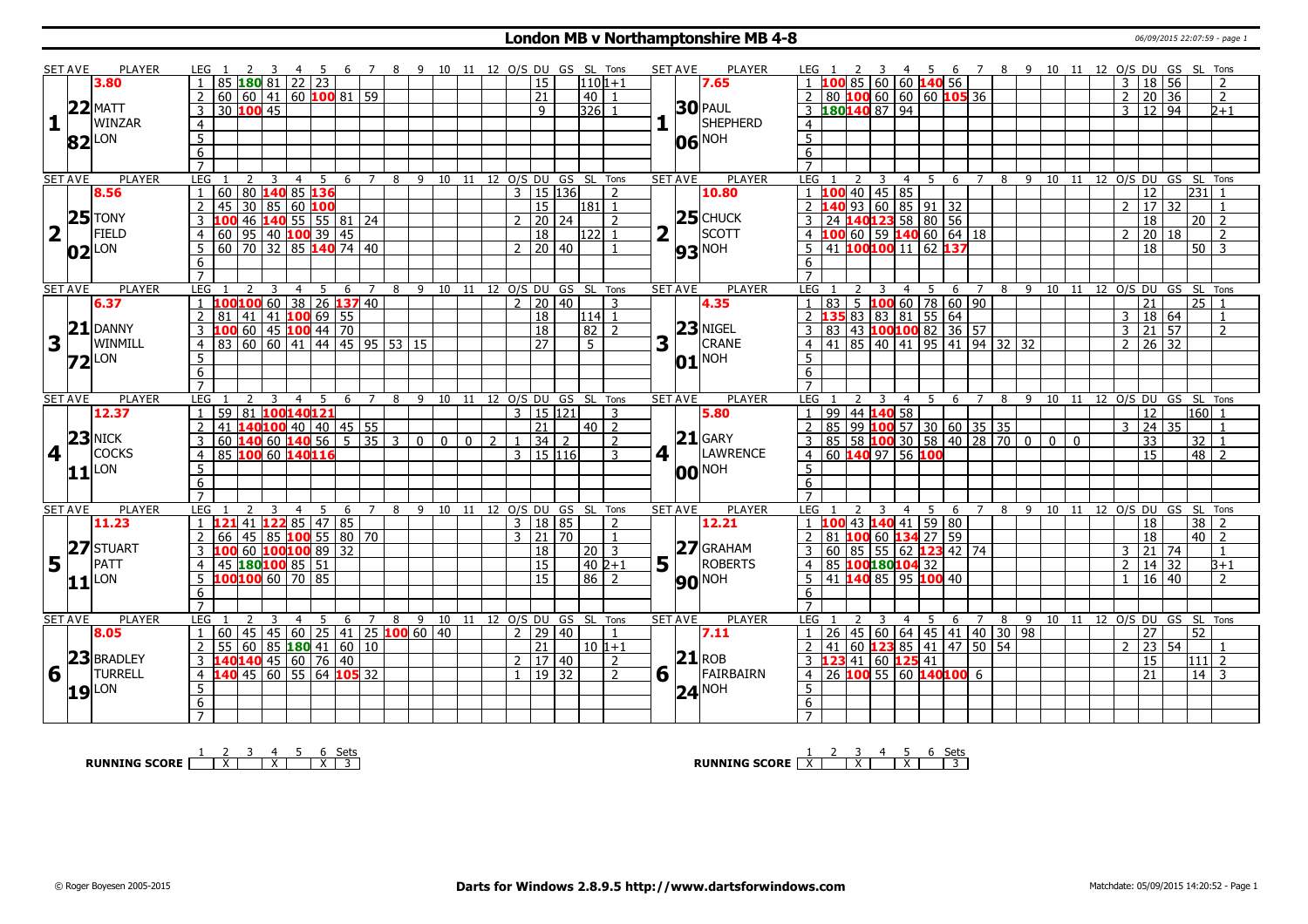### **London MB v Northamptonshire MB 4-8 1997 10 12:07:59** - page 2

|                 | <b>SET AVE</b> | <b>PLAYER</b>       | LEG 1                                                    |                     | - 5<br>- 6                                 |                | 8 9 10 11 12 O/S DU GS SL Tons     |  |                |                     |                    |                |             | <b>SET AVE</b> | PLAYER              | LEG 1            |                                                                 | 2  | $\overline{\mathbf{3}}$ | 45                               |                              |                |   |  | 6 7 8 9 10 11 12 O/S DU GS SL Tons |                  |                      |                |          |                |
|-----------------|----------------|---------------------|----------------------------------------------------------|---------------------|--------------------------------------------|----------------|------------------------------------|--|----------------|---------------------|--------------------|----------------|-------------|----------------|---------------------|------------------|-----------------------------------------------------------------|----|-------------------------|----------------------------------|------------------------------|----------------|---|--|------------------------------------|------------------|----------------------|----------------|----------|----------------|
|                 |                | 15.82               | 60                                                       |                     | 45 180 60 36                               |                |                                    |  |                | $\overline{18}$     | $20\overline{2+1}$ |                |             |                | 12.66               |                  | 60 $100140$ 43 3                                                |    |                         |                                  |                              | 59   96        |   |  |                                    | $\overline{2}$   | $20\sqrt{96}$        |                |          |                |
|                 |                |                     | <sup>2</sup><br>60.                                      |                     | 140100121 60 20                            |                |                                    |  | $\mathbf{1}$   | $16$   20           |                    | 3              |             |                |                     | $\overline{2}$   | 26 81 60 100100                                                 |    |                         |                                  |                              |                |   |  |                                    |                  | 15                   |                | $134$ 2  |                |
|                 | 27             | MICHAEL             | $\mathcal{E}$                                            |                     | 41 44 55 100121                            |                |                                    |  | $\mathbf{3}$   | 18 121              |                    | 3              |             |                |                     | 3                | 41                                                              |    |                         |                                  | 28 60 140100 20              |                |   |  |                                    |                  | 18                   |                | $112$ 2  |                |
| $\overline{7}$  |                | <b>ARTISS</b>       | 4 100 81 140 60 41 65 12                                 |                     |                                            |                |                                    |  |                | $\overline{21}$     | 2 <sub>1</sub>     | $\overline{2}$ | 7           |                | $24$ DICK<br>SHARP  | $\overline{4}$   | 41 125123100 80 27                                              |    |                         |                                  |                              | 5 <sup>5</sup> |   |  |                                    | $3 \mid 21 \mid$ |                      | 5 <sup>1</sup> |          | 3              |
|                 |                | LON                 | 43 100100 41 140 77<br>5 <sup>1</sup>                    |                     |                                            |                |                                    |  |                | $3 \mid 18 \mid 77$ |                    | 3              |             |                |                     | 5                | 81 41 45 100 138 78                                             |    |                         |                                  |                              |                |   |  |                                    |                  | 18                   |                | $18$ 2   |                |
|                 | 29             |                     | 6                                                        |                     |                                            |                |                                    |  |                |                     |                    |                |             |                | <b>36 NOH</b>       | 6                |                                                                 |    |                         |                                  |                              |                |   |  |                                    |                  |                      |                |          |                |
|                 |                |                     | $\overline{7}$                                           |                     |                                            |                |                                    |  |                |                     |                    |                |             |                |                     | $\overline{7}$   |                                                                 |    |                         |                                  |                              |                |   |  |                                    |                  |                      |                |          |                |
|                 | <b>SET AVE</b> | <b>PLAYER</b>       | <b>LEG</b><br>$\mathcal{P}$                              | 3<br>$\overline{4}$ | -5                                         |                | 6 7 8 9 10 11 12 O/S DU GS SL Tons |  |                |                     |                    |                |             | <b>SET AVE</b> | PLAYER              | LEG              |                                                                 | 2  | 3                       | - 5<br>$\overline{4}$            |                              | 6 7            |   |  | 8 9 10 11 12 O/S DU GS SL Tons     |                  |                      |                |          |                |
|                 |                | 7.19                | 66 24 97 100 43<br>$\mathbf{1}$                          |                     |                                            |                |                                    |  |                | $\overline{15}$     | 171 1              |                |             |                | 8.50                | 1                | 95 140 96 130 40                                                |    |                         |                                  |                              |                |   |  |                                    |                  | $2 \mid 14 \mid 40$  |                |          | $\overline{2}$ |
|                 |                |                     | 2                                                        |                     | 24 140 83 45 139 50                        |                |                                    |  |                | $\overline{18}$     | 20 2               |                |             |                |                     | $\overline{2}$   | 100                                                             |    |                         |                                  | 99 96 98 48 40 20            |                |   |  |                                    |                  | 2   20   20          |                |          | $\overline{1}$ |
|                 |                | $24$ ROBBIE         | $\mathbf{3}$                                             |                     | 60 100 55 140 55 91                        |                |                                    |  | २              | 18 91               |                    | $\mathcal{P}$  |             |                | $28$ JAMES          | $\mathbf{3}$     | 100 41 100 62 100                                               |    |                         |                                  |                              |                |   |  |                                    |                  | 15                   |                | $98$ 3   |                |
| 8               |                | <b>HAIN</b>         | $4 \mid 41 \mid 41 \mid 33 \mid 100 \mid 60$             |                     |                                            |                |                                    |  |                | 15                  | $ 226 $ 1          |                | $8\sqrt{1}$ |                | <b>THOMPSON</b>     |                  | $4$ 83 40 60 81 180 57                                          |    |                         |                                  |                              |                |   |  |                                    |                  | $2 \mid 17 \mid 57$  |                |          | $1 + 1$        |
|                 |                | LON                 | 5 <sub>5</sub>                                           |                     |                                            |                |                                    |  |                |                     |                    |                |             |                | 88 NOH              | $\overline{5}$   |                                                                 |    |                         |                                  |                              |                |   |  |                                    |                  |                      |                |          |                |
|                 | 05             |                     | 6                                                        |                     |                                            |                |                                    |  |                |                     |                    |                |             |                |                     | 6                |                                                                 |    |                         |                                  |                              |                |   |  |                                    |                  |                      |                |          |                |
|                 |                |                     | $\overline{7}$                                           |                     |                                            |                |                                    |  |                |                     |                    |                |             |                |                     | $\overline{7}$   |                                                                 |    |                         |                                  |                              |                |   |  |                                    |                  |                      |                |          |                |
|                 | <b>SET AVE</b> | <b>PLAYER</b>       | <b>LEG</b><br>2                                          | $\overline{3}$      | 4 5 6 7 8 9 10 11 12 O/S DU GS SL Tons     |                |                                    |  |                |                     |                    |                |             | <b>SET AVE</b> | <b>PLAYER</b>       | <b>LEG</b>       |                                                                 |    | $\overline{3}$          | $\overline{4}$<br>$\overline{5}$ | 6                            |                |   |  | 7 8 9 10 11 12 O/S DU GS SL Tons   |                  |                      |                |          |                |
|                 |                | 5.00                | $\overline{1}$                                           |                     | $41   60   55   60   55$ 100 35 25 45 22 0 |                |                                    |  |                | $\overline{33}$     | $\overline{3}$     |                |             |                | 3.56                | $\overline{1}$   | 60   <mark>135 100</mark> 41   85   60   15   1   2   0   0   2 |    |                         |                                  |                              |                |   |  |                                    |                  | $3 \overline{)36}$ 2 |                |          | $\mathcal{L}$  |
|                 |                |                     | $\overline{2}$                                           |                     | $100$ 60 60 60 100 96 13 9 0 0             |                |                                    |  |                | 30                  | $3 \mid 2$         |                |             |                |                     | <sup>2</sup>     | 84   85   93   21   58   96   44   15   0   5                   |    |                         |                                  |                              |                |   |  |                                    |                  | $3 \mid 30 \mid 5$   |                |          |                |
|                 |                | 17 SPENCER          | $\overline{3}$                                           |                     | 100 85 96 28 100 72 13 0                   |                |                                    |  |                | $\overline{24}$     | $\overline{7}$     | $\overline{2}$ |             |                | $16$ EDDY           | $\overline{3}$   | <b>121</b> 95 45 60 30 35 51 40 24                              |    |                         |                                  |                              |                |   |  |                                    |                  | $3 \mid 27 \mid 24$  |                |          |                |
| 9               |                | <b>ELLIS</b>        | $\overline{4}$                                           |                     |                                            |                |                                    |  |                |                     |                    |                | 9           |                | SMITH               | $\overline{4}$   |                                                                 |    |                         |                                  |                              |                |   |  |                                    |                  |                      |                |          |                |
|                 | 13             | <b>LON</b>          | 5                                                        |                     |                                            |                |                                    |  |                |                     |                    |                |             |                | $16$ <sup>NOH</sup> | $5\overline{)}$  |                                                                 |    |                         |                                  |                              |                |   |  |                                    |                  |                      |                |          |                |
|                 |                |                     | 6                                                        |                     |                                            |                |                                    |  |                |                     |                    |                |             |                |                     | 6                |                                                                 |    |                         |                                  |                              |                |   |  |                                    |                  |                      |                |          |                |
|                 |                |                     | $\overline{7}$                                           |                     |                                            |                |                                    |  |                |                     |                    |                |             |                |                     | $\overline{7}$   |                                                                 |    |                         |                                  |                              |                |   |  |                                    |                  |                      |                |          |                |
|                 | <b>SET AVE</b> | <b>PLAYER</b>       | LEG                                                      | $\overline{4}$      | 5<br>6                                     | $\overline{7}$ | 8 9 10 11 12 0/S DU GS SL Tons     |  |                |                     |                    |                |             | <b>SET AVE</b> | PLAYER              | LEG              |                                                                 |    | 3                       | 5<br>$\overline{4}$              |                              | 6 7            | 8 |  | 9 10 11 12 O/S DU GS SL Tons       |                  |                      |                |          |                |
|                 |                | 11.60               | $\overline{1}$                                           |                     | 00140 70 83 39 69                          |                |                                    |  | 2 <sup>1</sup> | 17 69               |                    |                |             |                | 9.95                |                  | $85$ 100 85 83 60                                               |    |                         |                                  |                              |                |   |  |                                    |                  | 15                   |                | 88       |                |
|                 |                |                     | 2                                                        |                     | 100100 81 60 60 40                         |                |                                    |  |                | 19 40               |                    | $\mathcal{L}$  |             |                |                     | $\overline{2}$   | 60 45 100 80 40 115 43                                          |    |                         |                                  |                              |                |   |  |                                    |                  | 21                   |                | $18$   2 |                |
|                 | 23             | <b>STEVE</b>        |                                                          |                     | $41 \mid 41 \mid 22 \mid 65$ 180 38 12     |                |                                    |  |                | $\overline{24}$     | $2\;2+1$           |                |             |                | 23 STUART           | 3                | $60$ 99 <b>140 100</b> 70 0 0 32                                |    |                         |                                  |                              |                |   |  |                                    |                  | 22 32                |                |          | $\overline{2}$ |
| 10 <sup>1</sup> |                | <b>IDAY</b>         | $\overline{4}$                                           |                     | $41$ 43 60 <b>100</b> 60 22 51 79          |                |                                    |  |                | $\overline{24}$     | 45                 | $\overline{1}$ | 0 L         |                | GILMOUR             | $\overline{4}$   | $100$ 60 45 100 60 60 22 34 20                                  |    |                         |                                  |                              |                |   |  |                                    |                  | $2 \ 26 \ 20$        |                |          | $\overline{2}$ |
|                 |                | <b>98</b> LON       | -5<br>100140 60 100 89 0                                 |                     |                                            |                |                                    |  |                | 18                  | $12$ 3             |                |             |                | $75$ <sup>NOH</sup> | 5                | 60 <b>100140</b> 96 81 24                                       |    |                         |                                  |                              |                |   |  |                                    |                  | 2 17 24              |                |          | $\overline{2}$ |
|                 |                |                     | 6                                                        |                     |                                            |                |                                    |  |                |                     |                    |                |             |                |                     | 6                |                                                                 |    |                         |                                  |                              |                |   |  |                                    |                  |                      |                |          |                |
|                 |                |                     | $\overline{7}$                                           |                     |                                            |                |                                    |  |                |                     |                    |                |             |                |                     | $\overline{7}$   |                                                                 |    |                         |                                  |                              |                |   |  |                                    |                  |                      |                |          |                |
|                 | <b>SET AVE</b> | <b>PLAYER</b>       | <b>LEG</b>                                               | 3<br>$\overline{4}$ | -5<br>6                                    | $\overline{7}$ | 8 9 10 11 12 0/S DU GS SL Tons     |  |                |                     |                    |                |             | <b>SET AVE</b> | PLAYER              | LEG              |                                                                 |    | 3                       | 5<br>$\overline{4}$              | 6                            | 7              |   |  | 8 9 10 11 12 O/S DU GS SL Tons     |                  |                      |                |          |                |
|                 |                | 7.40                | $\overline{1}$                                           |                     | 100 180 95 98 14 0 14                      |                |                                    |  |                | $3 \mid 21 \mid 14$ |                    | $2 + 1$        |             |                | 7.23                | $\overline{1}$   |                                                                 |    |                         |                                  | 45 41 60 55 45 93            |                |   |  |                                    |                  | 21                   |                | 62       | $\overline{1}$ |
|                 |                |                     | 2                                                        |                     | 55   40   180   52   60   82   0           |                |                                    |  |                | $\overline{21}$     | $32 1+1$           |                |             |                |                     | $\overline{2}$   | 60                                                              | 96 | $\overline{70}$         |                                  | $105$ 43 94 33               |                |   |  |                                    |                  | $3 \mid 21 \mid 33$  |                |          |                |
|                 |                | $24$ SCOTT          | $\overline{3}$                                           |                     | 60 140 45 78 78 90                         |                |                                    |  |                | 18                  | $\overline{10}$    | $\mathbf{1}$   |             |                | $25$ ANDY           | 3                |                                                                 |    |                         |                                  | 36 120 85 47 67 25           |                |   |  |                                    |                  | $3 \mid 21 \mid 25$  |                |          | $\overline{2}$ |
| 11              |                | ARTISS              | $81 \mid 41 \mid 99$ 140 45<br>$\overline{4}$            |                     |                                            |                |                                    |  |                | $\overline{15}$     | 95                 | $\mathbf{1}$   |             | $1\mathsf{T}$  | TEE                 | $\overline{4}$   | 140 81                                                          |    | $\overline{95}$         | $137$ 48                         |                              |                |   |  |                                    | $\overline{2}$   | 14   48              |                |          | $\overline{2}$ |
|                 |                | <b>89</b> LON       | 5 <sub>5</sub>                                           |                     |                                            |                |                                    |  |                |                     |                    |                |             | 22             | NOH                 | 5                |                                                                 |    |                         |                                  |                              |                |   |  |                                    |                  |                      |                |          |                |
|                 |                |                     | 6                                                        |                     |                                            |                |                                    |  |                |                     |                    |                |             |                |                     | 6                |                                                                 |    |                         |                                  |                              |                |   |  |                                    |                  |                      |                |          |                |
|                 |                |                     | $\overline{7}$                                           |                     |                                            |                |                                    |  |                |                     |                    |                |             |                |                     | $\overline{7}$   |                                                                 |    |                         |                                  |                              |                |   |  |                                    |                  |                      |                |          |                |
|                 | <b>SET AVE</b> | <b>PLAYER</b>       | LEG                                                      | $\overline{3}$      | 4 5 6 7 8 9 10 11 12 O/S DU GS SL Tons     |                |                                    |  |                |                     |                    |                |             | <b>SET AVE</b> | <b>PLAYER</b>       | LEG <sub>1</sub> |                                                                 |    | $\overline{3}$          | $\overline{4}$<br>5              | 6                            |                |   |  | 7 8 9 10 11 12 O/S DU GS SL Tons   |                  |                      |                |          |                |
|                 |                | 7.41                | $\vert$ 1<br>100I                                        |                     | 43 96 60 80 40 82                          |                |                                    |  |                | 2   20   82         |                    |                |             |                | 11.41               |                  | $1 \t140$ 26 59 100 78 43                                       |    |                         |                                  |                              |                |   |  |                                    |                  | $\overline{18}$      |                | $55$   2 |                |
|                 |                |                     | 84 82 58 45 88<br>$\overline{2}$                         |                     |                                            |                |                                    |  |                | 15                  | 144                |                |             |                |                     | $\overline{2}$   | 79                                                              |    | 60 <b>100</b> 81        |                                  | 13744                        |                |   |  |                                    |                  | 3   18   44          |                |          | $\overline{z}$ |
|                 |                | $24$ JASON          | 3 140121 60 100 60 10                                    |                     |                                            |                |                                    |  |                | 18                  | 10                 | $\mathbf{R}$   |             |                | $25$ IAN            | 3                | 36                                                              |    |                         |                                  | 58 100100 83 124             |                |   |  |                                    |                  | 3   18   124         |                |          | $\overline{3}$ |
| 12 <sub>1</sub> |                | lgallagher          | 4                                                        |                     | 21   83   40   40   57   180   80          |                |                                    |  | २              | 21 80               |                    | $1 + 1$        |             | 2⊥             | <b>EVANS</b>        | $\overline{4}$   |                                                                 |    |                         |                                  | 40   140   58   60   47   24 |                |   |  |                                    |                  | 21                   |                | $32$   2 |                |
|                 |                | $16$ <sup>LON</sup> | 66   43   58   58   60   60 <b>100</b><br>5 <sup>5</sup> |                     |                                            |                |                                    |  |                | 21                  | 56                 |                |             |                | $19$ <sup>NOH</sup> | 5                | $100$ 67 60 57 68 59 90                                         |    |                         |                                  |                              |                |   |  |                                    |                  | $3 \mid 21 \mid 90$  |                |          |                |
|                 |                |                     | 6                                                        |                     |                                            |                |                                    |  |                |                     |                    |                |             |                |                     | 6                |                                                                 |    |                         |                                  |                              |                |   |  |                                    |                  |                      |                |          |                |
|                 |                |                     |                                                          |                     |                                            |                |                                    |  |                |                     |                    |                |             |                |                     |                  |                                                                 |    |                         |                                  |                              |                |   |  |                                    |                  |                      |                |          |                |
|                 |                |                     |                                                          |                     |                                            |                |                                    |  |                |                     |                    |                |             |                |                     |                  |                                                                 |    |                         |                                  |                              |                |   |  |                                    |                  |                      |                |          |                |

| ັບເພ                                                             | c۵t<br>10<br>ັບພ<br>--                                                                       |
|------------------------------------------------------------------|----------------------------------------------------------------------------------------------|
| <b>RUNNING SCORE</b><br>$\ddot{\phantom{1}}$                     | <b>RUNNING SCORE</b><br>$\Omega$                                                             |
| מר דר<br>l∩P∙<br>Michael<br><b>AD</b><br>Artiss 27.2.<br>undon : | Shepherd 30.06 ار<br><b>OP</b><br>$^{\circ}$ MB $^{\circ}$<br>Par<br>hptonshire<br>1901 U Id |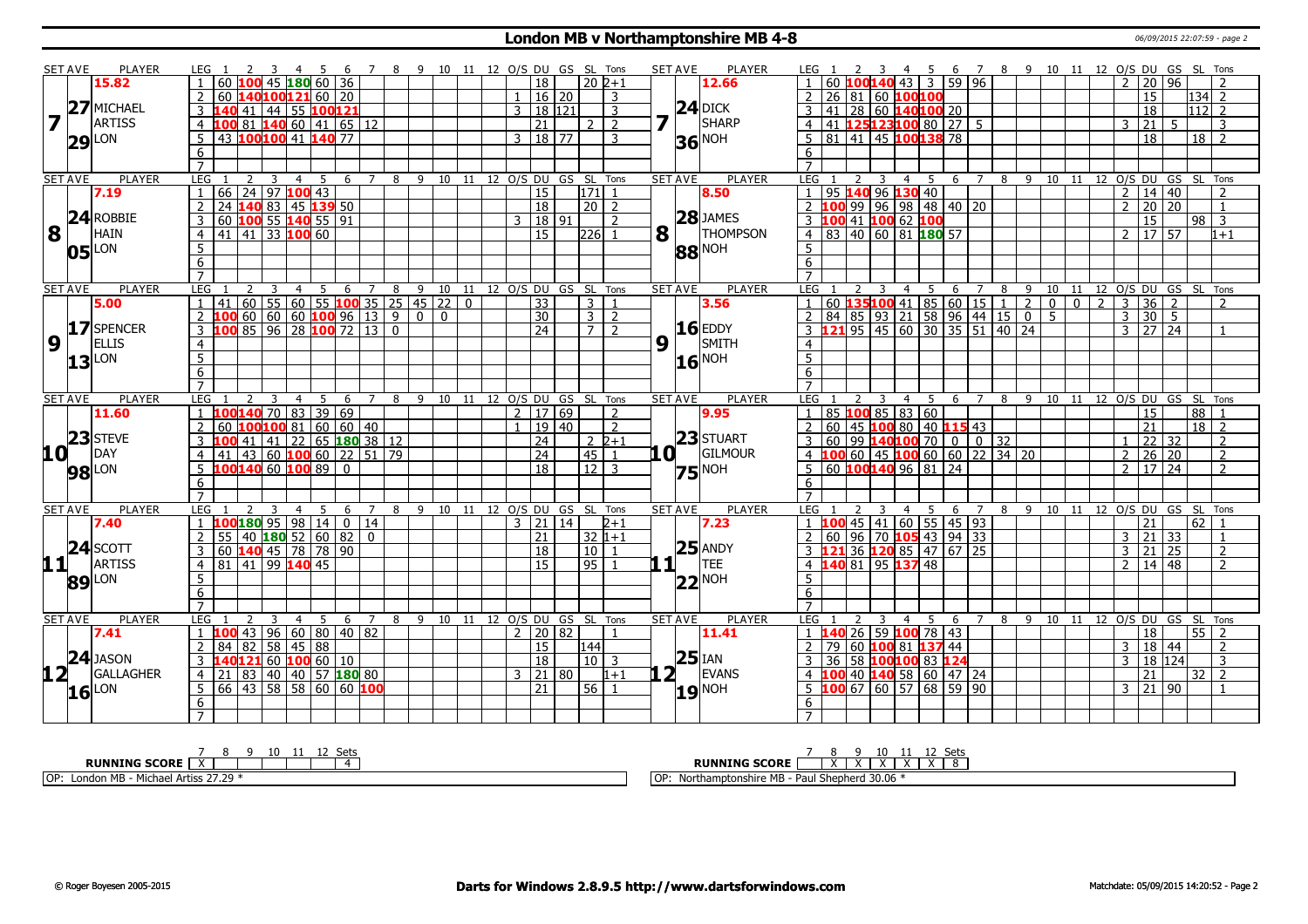### **London MB**

# **Northamptonshire MB**

| <b>PLAYER</b>          |  | W/Liwonilost! | <b>AVE</b> | <b>TAVE</b> | <b>POINTS DARTS TONS TON+1180</b> |      |    |    |   | <b>TONS</b> | <b>IPLAYER</b>       |   |    | W/Liwonilost! | <b>AVE</b> |       | TAVE POINTS DARTS TONS TON+ 180 |      |    |      |              | <b>TONS</b> |
|------------------------|--|---------------|------------|-------------|-----------------------------------|------|----|----|---|-------------|----------------------|---|----|---------------|------------|-------|---------------------------------|------|----|------|--------------|-------------|
| Matt Winzar            |  |               | 22.82      | 3.80        | 1027                              | 45   |    |    |   | $3 + 1$     | <b>Paul Shepherd</b> |   |    |               | 30.06      | 7.65  | 1503                            | 50   |    |      |              | $6 + 1$     |
| Tony Field             |  |               | 25.02      | 8.56        | 2202                              | 88   |    |    |   | $7 + 0$     | Chuck Scott          |   |    |               | 25.93      | 10.80 | 2204                            | 85   |    |      | 0            | $9 + 0$     |
| Danny Winmill          |  |               | 21.72      | 6.37        | 1803                              | 83   |    |    |   | $6 + 0$     | <b>Nigel Crane</b>   |   |    |               | 23.01      | 4.35  | 1979                            | 86   |    | 0    | 0            | $4+0$       |
| Nick Cocks             |  |               | 23.11      | 12.37       | 1964                              | 85   |    |    |   | $10 + 0$    | <b>Gary Lawrence</b> |   |    |               | 21.00      | 5.80  | 1764                            | 84   |    |      | $\mathbf{0}$ | $5 + 0$     |
| <b>Stuart Patt</b>     |  |               | 27.11      | 11.23       | 2359                              | 87   |    | 01 |   | $10+1$      | Graham Roberts       |   |    |               | 27.90      | 12.21 | 2427                            | 87   |    |      |              | $10 + 1$    |
| <b>Bradley Turrell</b> |  |               | 23.19      | 8.05        | 1994                              | 86   |    |    |   | $6 + 1$     | <b>Rob Fairbairn</b> |   |    |               | 21.24      | 7.11  | 1827                            | 86   |    |      | 0            | 6+0         |
| Michael Artiss         |  |               | 27.29      | 15.82       | 2483                              | 91   |    |    |   | $13+1$      | Dick Sharp           |   |    |               | 24.36      | 12.66 | 2241                            | 92   |    |      | $\mathbf{0}$ | $11+0$      |
| Robbie Hain            |  |               | 24.05      | 7.19        | 1587                              | 66 l |    |    |   | $6 + 0$     | James Thompson       |   |    |               | 28.88      | 8.50  | 1906                            | 66   |    |      |              | $7 + 1$     |
| <b>Spencer Ellis</b>   |  |               | l7.13      | 5.00        | 1490                              | 87   |    |    |   | $5 + 0$     | <b>Eddy Smith</b>    | w |    |               | 16.16      | 3.56  | 1503                            | 93   |    |      | 0            | $3 + 0$     |
| <b>Steve Day</b>       |  |               | 23.98      | 1.60        | 2446                              | 102  |    |    |   | $10+1$      | Stuart Gilmour       | w |    |               | 23.75      | 9.95  | 2399                            | 101  |    |      | 0            | $9 + 0$     |
| <b>Scott Artiss</b>    |  |               | 24.89      | 7.40        | 1867                              | 75   |    |    |   | $5 + 2$     | Andv Tee             |   |    |               | 25.22      | 7.23. | 1942                            | 77   |    |      | 0            | 6+0         |
| <b>Jason Gallagher</b> |  |               | 24.16      | 7.41        | 2295                              | 951  |    |    |   | $6 + 1$     | l Ian Evans          | w |    |               | 25.19      | 11.41 | 2418                            | 96   |    |      | $\Omega$     | $10 + 0$    |
| <b>ITOTALS</b>         |  | 30            | 23.75      |             | 23517                             | 990  | 57 |    | 8 | $87 + 8$    | <b>ITOTALS</b>       | w | 30 |               | 24.04      |       | 24113                           | 1003 | 65 | 18 I |              | $86 + 3$    |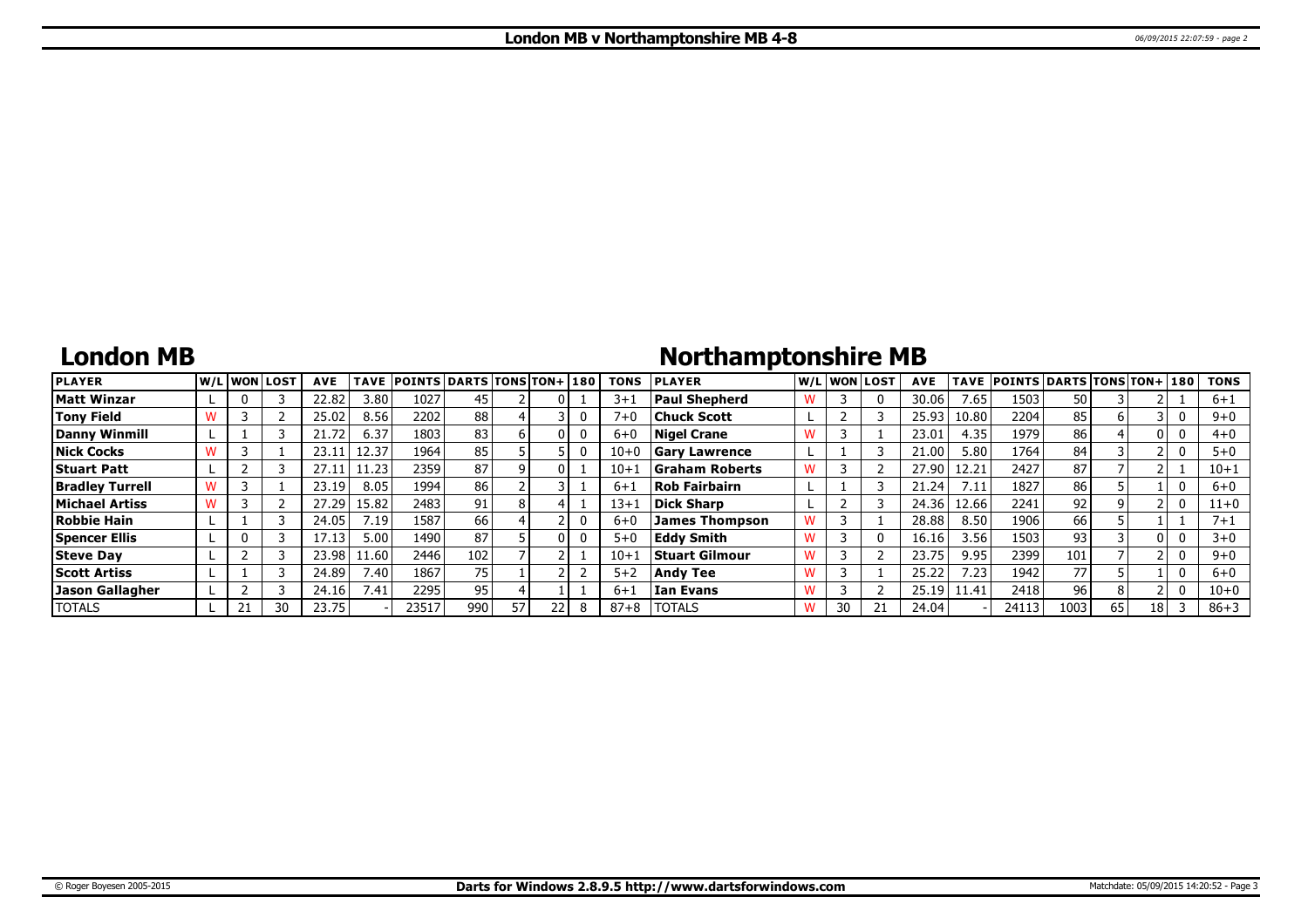### **London WB v Northamptonshire WB 5-1** 06/09/2015 22:07:09 - page 1

|                         | <b>SET AVE</b> | <b>PLAYER</b>       | LEG 1          |      |   |                | 3 4 5 6 7 8 9 10 11 12 O/S DU GS SL Tons                               |     |                 |                |                       |  |                         |                      |         |                 |                                                 |                | <b>SET AVE</b>   | PLAYER                              | LEG 1                   |           |                |                                                                        |                                             |   |                |                    |                |               |             |             | 3 4 5 6 7 8 9 10 11 12 O/S DU GS SL Tons          |                  |                |  |
|-------------------------|----------------|---------------------|----------------|------|---|----------------|------------------------------------------------------------------------|-----|-----------------|----------------|-----------------------|--|-------------------------|----------------------|---------|-----------------|-------------------------------------------------|----------------|------------------|-------------------------------------|-------------------------|-----------|----------------|------------------------------------------------------------------------|---------------------------------------------|---|----------------|--------------------|----------------|---------------|-------------|-------------|---------------------------------------------------|------------------|----------------|--|
|                         |                | 4.75                |                |      |   |                | 1 26 60 45 50 100 70 100 18 8 24                                       |     |                 |                |                       |  | $\mathbf{1}$            |                      | 28   24 |                 | $\mathcal{L}$                                   |                |                  | 1.40                                |                         |           |                | 58 80 66 41 28 41 26 26                                                |                                             |   |                |                    |                |               |             |             | 30                                                | $\overline{67}$  |                |  |
|                         |                |                     |                |      |   |                | 2 60 70 26 45 45 28 135 42 50                                          |     |                 |                |                       |  | 3 <sup>1</sup>          | 27 50                |         |                 |                                                 |                |                  |                                     | $\overline{2}$          |           |                | 60 22 43 41 60 28 24 43                                                |                                             |   |                |                    |                |               |             |             | $\overline{24}$                                   | 180              |                |  |
|                         |                | $16$ KELLY          |                |      |   |                | 85 45 30 26 41 45 43 140 12 0 18 16                                    |     |                 |                |                       |  | $\overline{3}$          |                      | 36   16 |                 |                                                 |                |                  | $ 13 $ FAYE                         |                         |           |                | 22   45   32   41   33   15   45   26   26   <mark>140</mark> 44   24  |                                             |   |                |                    |                |               |             |             | 36                                                | 8                |                |  |
| 1                       |                | <b>LIVETT</b>       | $\overline{4}$ |      |   |                |                                                                        |     |                 |                |                       |  |                         |                      |         |                 |                                                 | 1              |                  | MASON                               | $\overline{4}$          |           |                |                                                                        |                                             |   |                |                    |                |               |             |             |                                                   |                  |                |  |
|                         |                |                     | 5              |      |   |                |                                                                        |     |                 |                |                       |  |                         |                      |         |                 |                                                 |                |                  | $ 87 $ <sup>NOH</sup>               | $\overline{5}$          |           |                |                                                                        |                                             |   |                |                    |                |               |             |             |                                                   |                  |                |  |
|                         |                | $52$ <sup>LON</sup> | 6              |      |   |                |                                                                        |     |                 |                |                       |  |                         |                      |         |                 |                                                 |                |                  |                                     | 6                       |           |                |                                                                        |                                             |   |                |                    |                |               |             |             |                                                   |                  |                |  |
|                         |                |                     | $\overline{7}$ |      |   |                |                                                                        |     |                 |                |                       |  |                         |                      |         |                 |                                                 |                |                  |                                     |                         |           |                |                                                                        |                                             |   |                |                    |                |               |             |             |                                                   |                  |                |  |
|                         | <b>SET AVE</b> | <b>PLAYER</b>       | LEG            |      | 3 | $\overline{4}$ | 5                                                                      | 6   | $7\overline{ }$ | $\overline{8}$ |                       |  |                         |                      |         |                 | 9 10 11 12 O/S DU GS SL Tons                    |                | <b>SET AVE</b>   | <b>PLAYER</b>                       | <b>LEG</b>              |           | $\overline{2}$ | $\overline{3}$                                                         | 5<br>$\overline{4}$                         | 6 | 7              |                    |                |               |             |             | 8 9 10 11 12 O/S DU GS SL Tons                    |                  |                |  |
|                         |                | 2.00                |                |      |   |                | 68   60   45   85   29   87   42   30   10                             |     |                 |                |                       |  |                         | 2   29   10          |         |                 |                                                 |                |                  | 1.00                                |                         | 40        |                | 40 40 60 25 80 21                                                      |                                             |   |                |                    | 27 42          |               |             |             | 27                                                | 126              |                |  |
|                         |                |                     | $\overline{2}$ | 22   |   | $60$ 100 55    |                                                                        |     |                 |                | 5 45 41 35 42 56 32 4 |  | $\overline{\mathbf{3}}$ | 54                   | 2       |                 |                                                 |                |                  |                                     |                         |           |                | 73 45 60 100 30 76 26 59                                               |                                             |   |                |                    |                | 0  23   0     | $\mathbf 0$ |             | $\overline{54}$                                   | 9                |                |  |
|                         | $13$ DEE       |                     | $\mathcal{E}$  |      |   |                | 60 100 7 81 44 60 47 28 34 40                                          |     |                 |                |                       |  | 2 <sup>1</sup>          |                      | 29 40   |                 |                                                 |                |                  | $ 12 $ AMY                          | $\overline{3}$          |           |                | 28 35 45 26 92 85 55 71 48                                             |                                             |   |                |                    |                |               |             |             | $\overline{27}$                                   | $\overline{16}$  |                |  |
| $\overline{\mathbf{2}}$ |                | <b>BELCHER</b>      |                |      |   |                |                                                                        |     |                 |                |                       |  |                         |                      |         |                 |                                                 | 2 <sup>1</sup> |                  | <b>CHAPPELL</b>                     |                         |           |                |                                                                        |                                             |   |                |                    |                |               |             |             |                                                   |                  |                |  |
|                         |                |                     | $\overline{4}$ |      |   |                |                                                                        |     |                 |                |                       |  |                         |                      |         |                 |                                                 |                |                  |                                     | $\overline{4}$          |           |                |                                                                        |                                             |   |                |                    |                |               |             |             |                                                   |                  |                |  |
|                         |                | $ 42 $ LON          | $\overline{5}$ |      |   |                |                                                                        |     |                 |                |                       |  |                         |                      |         |                 |                                                 |                |                  | $52$ <sup>NOH</sup>                 | $\overline{5}$          |           |                |                                                                        |                                             |   |                |                    |                |               |             |             |                                                   |                  |                |  |
|                         |                |                     | 6              |      |   |                |                                                                        |     |                 |                |                       |  |                         |                      |         |                 |                                                 |                |                  |                                     | 6                       |           |                |                                                                        |                                             |   |                |                    |                |               |             |             |                                                   |                  |                |  |
|                         |                |                     | $\overline{7}$ |      |   |                |                                                                        |     |                 |                |                       |  |                         |                      |         |                 |                                                 |                |                  |                                     | $\overline{7}$          |           |                |                                                                        |                                             |   |                |                    |                |               |             |             |                                                   |                  |                |  |
|                         | <b>SET AVE</b> | PLAYER              | LEG            |      |   | 4              | 5                                                                      | 6   | 7               | 8              | 9 10 11               |  |                         |                      |         |                 | 12 O/S DU GS SL Tons                            |                | <b>SET AVE</b>   | PLAYER                              | LEG                     |           | 2              | 3                                                                      | 5<br>4                                      | 6 | $\overline{7}$ | $\overline{8}$     | 9              | 10            |             |             | 11 12 0/S DU GS SL Tons                           |                  |                |  |
|                         |                | 4.00                | $\overline{1}$ |      |   |                | 45 13 32 85 45 41 100 21 21 43<br>26 26 43 80 70 81 40 45 13 32        |     |                 |                |                       |  |                         | $3 \mid 33 \mid 43$  |         |                 |                                                 |                |                  | 4.90                                | $\mathbf{1}$            |           | 43             |                                                                        |                                             |   |                |                    |                |               |             |             | $\overline{33}$                                   | 232              |                |  |
|                         |                |                     | $2 \mid 45$    |      |   |                |                                                                        |     |                 |                |                       |  |                         | $2 \mid 32 \mid 32$  |         |                 |                                                 |                |                  |                                     | $\overline{2}$          | 45        | <b>26</b>      |                                                                        |                                             |   |                |                    |                |               |             |             | $\overline{30}$                                   | l 20.            |                |  |
|                         |                | $16$ LYNNE          |                |      |   |                | 3 45 26 <b>100</b> 14 83 60 43 74 24 0<br>4 41 23 95 57 45 47 57 44 32 |     |                 |                |                       |  |                         | 30                   |         | 32              |                                                 |                |                  | $14$ DAWN                           | 3                       | 26        | 11             | 8                                                                      | $100$ 50 7 140 33 44 42 40                  |   |                |                    |                |               |             |             | $2 \mid 32 \mid 40$                               |                  | $\overline{z}$ |  |
| 3                       |                | <b>BIONDINI</b>     |                |      |   |                |                                                                        |     |                 |                |                       |  |                         | $\overline{27}$      |         | 60              |                                                 |                | $3\vert \bar{1}$ | CHAPPELL                            | $\overline{4}$          |           |                |                                                                        |                                             |   |                | $\overline{\circ}$ | $\overline{4}$ |               |             | $3 \mid 27$ | $\overline{4}$                                    |                  | $\mathbf{1}$   |  |
|                         |                | $41$ <sup>LON</sup> |                |      |   |                | $\overline{5}$ 11 60 <b>100 100</b> 93 81 30 14 12                     |     |                 |                |                       |  |                         |                      | 25 12   |                 | $\mathcal{L}$                                   |                |                  | $57$ <sup>NOH</sup>                 | 5 <sup>5</sup>          |           |                | $\frac{1}{145}$ 22 <b>140</b> 22 85 43                                 |                                             |   | $\overline{3}$ |                    | $\sqrt{43}$ 16 |               |             |             | $\overline{27}$                                   | 82               |                |  |
|                         |                |                     | 6              |      |   |                |                                                                        |     |                 |                |                       |  |                         |                      |         |                 |                                                 |                |                  |                                     | 6                       |           |                |                                                                        |                                             |   |                |                    |                |               |             |             |                                                   |                  |                |  |
|                         |                |                     | $\overline{7}$ |      |   |                |                                                                        |     |                 |                |                       |  |                         |                      |         |                 |                                                 |                |                  |                                     | $\overline{7}$          |           |                |                                                                        |                                             |   |                |                    |                |               |             |             |                                                   |                  |                |  |
|                         | <b>SET AVE</b> | <b>PLAYER</b>       | LEG            |      |   | 4              | 5                                                                      | - 6 | 7               | 8              |                       |  |                         |                      |         |                 | 9 10 11 12 O/S DU GS SL Tons                    |                | <b>SET AVE</b>   | PLAYER                              | LEG                     |           |                | 3                                                                      | - 5<br>4                                    | 6 | 7              | 8                  | 9              |               |             |             | 10 11 12 0/S DU GS SL Tons                        |                  |                |  |
|                         |                | 3.42                |                |      |   |                | 1 41 55 21 81 26 28 60 87 102                                          |     |                 |                |                       |  |                         | $3$   27   102       |         |                 |                                                 |                |                  | 2.00                                | $\overline{1}$          |           |                | 41 45 26 45 98 41 60 43                                                |                                             |   |                |                    |                |               |             |             | 24                                                | 102              |                |  |
|                         |                |                     |                |      |   |                |                                                                        |     |                 |                |                       |  |                         | $2 \mid 17 \mid 58$  |         |                 | $\overline{2}$                                  |                |                  |                                     | $\overline{2}$          |           |                |                                                                        |                                             |   |                |                    |                |               |             |             | 18                                                | 207              |                |  |
|                         |                | $ 20 $ JANE         |                |      |   |                | 2 60 66 <b>140 100</b> 77 58                                           |     |                 |                |                       |  |                         | $3 \mid 30 \mid 95$  |         |                 |                                                 |                |                  | 16 SANDRA                           |                         |           |                | $\frac{1}{83}$ 41 <b>100</b> 26 <b>100</b> 57 26 28                    |                                             |   |                |                    | $\mathbf{0}$   |               |             |             | $\overline{27}$                                   | 40               | $\overline{z}$ |  |
| 4                       |                | <b>BIGGS</b>        | $\overline{4}$ |      |   |                |                                                                        |     |                 |                |                       |  |                         |                      |         |                 |                                                 |                | $4 \mid$         | <b>SIMMONDS</b>                     | $\overline{4}$          |           |                |                                                                        |                                             |   |                |                    |                |               |             |             |                                                   |                  |                |  |
|                         | 31             | <b>LON</b>          | 5              |      |   |                |                                                                        |     |                 |                |                       |  |                         |                      |         |                 |                                                 |                |                  | $Z^{\text{NOH}}$                    | $5\overline{)}$         |           |                |                                                                        |                                             |   |                |                    |                |               |             |             |                                                   |                  |                |  |
|                         |                |                     | 6              |      |   |                |                                                                        |     |                 |                |                       |  |                         |                      |         |                 |                                                 |                |                  |                                     | 6                       |           |                |                                                                        |                                             |   |                |                    |                |               |             |             |                                                   |                  |                |  |
|                         |                |                     | $\overline{7}$ |      |   |                |                                                                        |     |                 |                |                       |  |                         |                      |         |                 |                                                 |                |                  |                                     | $\overline{7}$          |           |                |                                                                        |                                             |   |                |                    |                |               |             |             |                                                   |                  |                |  |
|                         | <b>SET AVE</b> | <b>PLAYER</b>       | <b>LEG</b>     |      | 3 | $\overline{4}$ | $\overline{5}$                                                         | 6   | $\overline{7}$  |                |                       |  |                         |                      |         |                 | 8 9 10 11 12 O/S DU GS SL Tons                  |                | <b>SET AVE</b>   | PLAYER                              | LEG                     |           |                |                                                                        |                                             |   |                |                    |                |               |             |             | 9 10 11 12 O/S DU GS SL Tons                      |                  |                |  |
|                         |                | 2.00                | 1              |      |   |                | $141$   11   60 <b>100</b> 60   99   60                                |     |                 |                |                       |  |                         | 21                   |         | 70              |                                                 |                |                  | 4.40                                |                         |           |                | <u>LEG 1 2 3 4 5 6 7 8<br/>1 <mark>100</mark> 60 41 81 99 60 46 14</u> |                                             |   |                |                    |                |               |             |             | $3 \mid 24 \mid 14$                               |                  |                |  |
|                         |                |                     |                | 2 22 |   |                | 7 60 21 45 81 45 26 30 26                                              |     |                 |                |                       |  |                         | 30                   |         | 138             |                                                 |                |                  |                                     | $\overline{2}$          |           |                | 60 28 24 45 83 140 45 64                                               |                                             |   |                |                    |                | $\sqrt{0}$ 12 |             |             | $2$ 29 12                                         |                  | $\mathbf{1}$   |  |
|                         |                | <b>16 NIKKI</b>     |                |      |   |                | 3 100 45 45 60 60 60 42 64                                             |     |                 |                |                       |  |                         | $\overline{24}$      |         | $\overline{25}$ |                                                 |                |                  |                                     | $\overline{\mathbf{3}}$ | $60$   41 |                | 145 <mark>100</mark> 22 <mark>100</mark> 22 183 128                    |                                             |   |                |                    |                |               |             |             | $2 \mid 26 \mid 28$                               |                  | $\overline{z}$ |  |
| 5                       |                | PATTEN              | $\overline{4}$ |      |   |                |                                                                        |     |                 |                |                       |  |                         |                      |         |                 |                                                 | 5 <sup>1</sup> |                  | <b>19</b> GAIL<br><b>FULLTHORPE</b> | $\overline{4}$          |           |                |                                                                        |                                             |   |                |                    |                |               |             |             |                                                   |                  |                |  |
|                         |                |                     | $\overline{5}$ |      |   |                |                                                                        |     |                 |                |                       |  |                         |                      |         |                 |                                                 |                |                  |                                     | $\overline{5}$          |           |                |                                                                        |                                             |   |                |                    |                |               |             |             |                                                   |                  |                |  |
|                         |                | <b>93</b> LON       | $\overline{6}$ |      |   |                |                                                                        |     |                 |                |                       |  |                         |                      |         |                 |                                                 |                |                  | $ 03 $ <sup>NOH</sup>               | 6                       |           |                |                                                                        |                                             |   |                |                    |                |               |             |             |                                                   |                  |                |  |
|                         |                |                     | $\overline{7}$ |      |   |                |                                                                        |     |                 |                |                       |  |                         |                      |         |                 |                                                 |                |                  |                                     | $\overline{7}$          |           |                |                                                                        |                                             |   |                |                    |                |               |             |             |                                                   |                  |                |  |
|                         |                | <b>PLAYER</b>       |                |      |   |                |                                                                        |     |                 |                |                       |  |                         |                      |         |                 |                                                 |                |                  | <b>PLAYER</b>                       | LEG                     |           |                |                                                                        |                                             |   |                |                    |                |               |             |             |                                                   |                  |                |  |
|                         | <b>SET AVE</b> |                     | LEG            |      | 3 | $\overline{4}$ | $\overline{5}$<br>$1   60$ <b>140</b> 45 41 <b>100</b> 43 27 39 6      |     | 6 <sub>7</sub>  |                |                       |  |                         | $3 \overline{)27}$ 6 |         |                 | 8 9 10 11 12 0/S DU GS SL Tons<br>$\mathcal{L}$ |                | SET AVE          |                                     | $\overline{1}$          |           |                | 3<br>80 26 62 45 60 40 27 43                                           | $\overline{\phantom{0}5}$<br>$\overline{4}$ | 6 | $\overline{7}$ |                    |                |               |             |             | 8 9 10 11 12 0/S DU GS SL Tons<br>$\overline{24}$ | 118              |                |  |
|                         |                | 6.20                |                |      |   |                |                                                                        |     |                 |                |                       |  |                         |                      |         |                 | $\overline{2}$                                  |                |                  | 1.16                                | $\overline{2}$          |           |                |                                                                        |                                             |   |                |                    |                |               |             |             |                                                   |                  |                |  |
|                         |                | $20$ CARLY          |                |      |   |                | 2 140 41 140 21 45 74 40                                               |     |                 |                |                       |  | $\mathbf{1}$            |                      | 19 40   |                 |                                                 |                |                  | $17$ JACKY                          |                         |           |                | 36 60 13 60 60 41 16<br>60 60 81 15 85 60 36 64 0                      |                                             |   |                |                    |                |               |             |             | $\overline{21}$                                   | $\overline{115}$ |                |  |
|                         |                |                     | $\overline{3}$ |      |   |                | 45 26 25 60 30 85 100 75 15 40                                         |     |                 |                |                       |  | $\mathcal{P}$           |                      | 29 40   |                 |                                                 |                |                  |                                     | $\overline{3}$          |           |                |                                                                        |                                             |   |                |                    |                |               |             |             | $\overline{27}$                                   | $ 40\rangle$     |                |  |
| 6                       |                | <b>TOWNSEND</b>     | $\overline{4}$ |      |   |                |                                                                        |     |                 |                |                       |  |                         |                      |         |                 |                                                 |                | $6\sqrt{1}$      | <b>WHITE</b>                        | $\overline{4}$          |           |                |                                                                        |                                             |   |                |                    |                |               |             |             |                                                   |                  |                |  |
|                         |                | $ 04 ^{LON}$        | $\overline{5}$ |      |   |                |                                                                        |     |                 |                |                       |  |                         |                      |         |                 |                                                 |                |                  | $ 08 $ <sup>NOH</sup>               | $\overline{5}$          |           |                |                                                                        |                                             |   |                |                    |                |               |             |             |                                                   |                  |                |  |
|                         |                |                     | 6              |      |   |                |                                                                        |     |                 |                |                       |  |                         |                      |         |                 |                                                 |                |                  |                                     | $6\overline{6}$         |           |                |                                                                        |                                             |   |                |                    |                |               |             |             |                                                   |                  |                |  |
|                         |                |                     | $\overline{7}$ |      |   |                |                                                                        |     |                 |                |                       |  |                         |                      |         |                 |                                                 |                |                  |                                     | $\overline{7}$          |           |                |                                                                        |                                             |   |                |                    |                |               |             |             |                                                   |                  |                |  |
|                         |                |                     |                |      |   |                |                                                                        |     |                 |                |                       |  |                         |                      |         |                 |                                                 |                |                  |                                     |                         |           |                |                                                                        |                                             |   |                |                    |                |               |             |             |                                                   |                  |                |  |

| --             | ato          |
|----------------|--------------|
| ັບປະ           | ししし          |
| <b>RUNNING</b> | RUN          |
| <b>SCORE</b>   | ли           |
| ---            | 19.03        |
| OP             | .            |
| $\frac{1}{2}$  | $\sim$       |
| Londo          | udil         |
| .              | -uliu ioi de |
| .              | . .          |